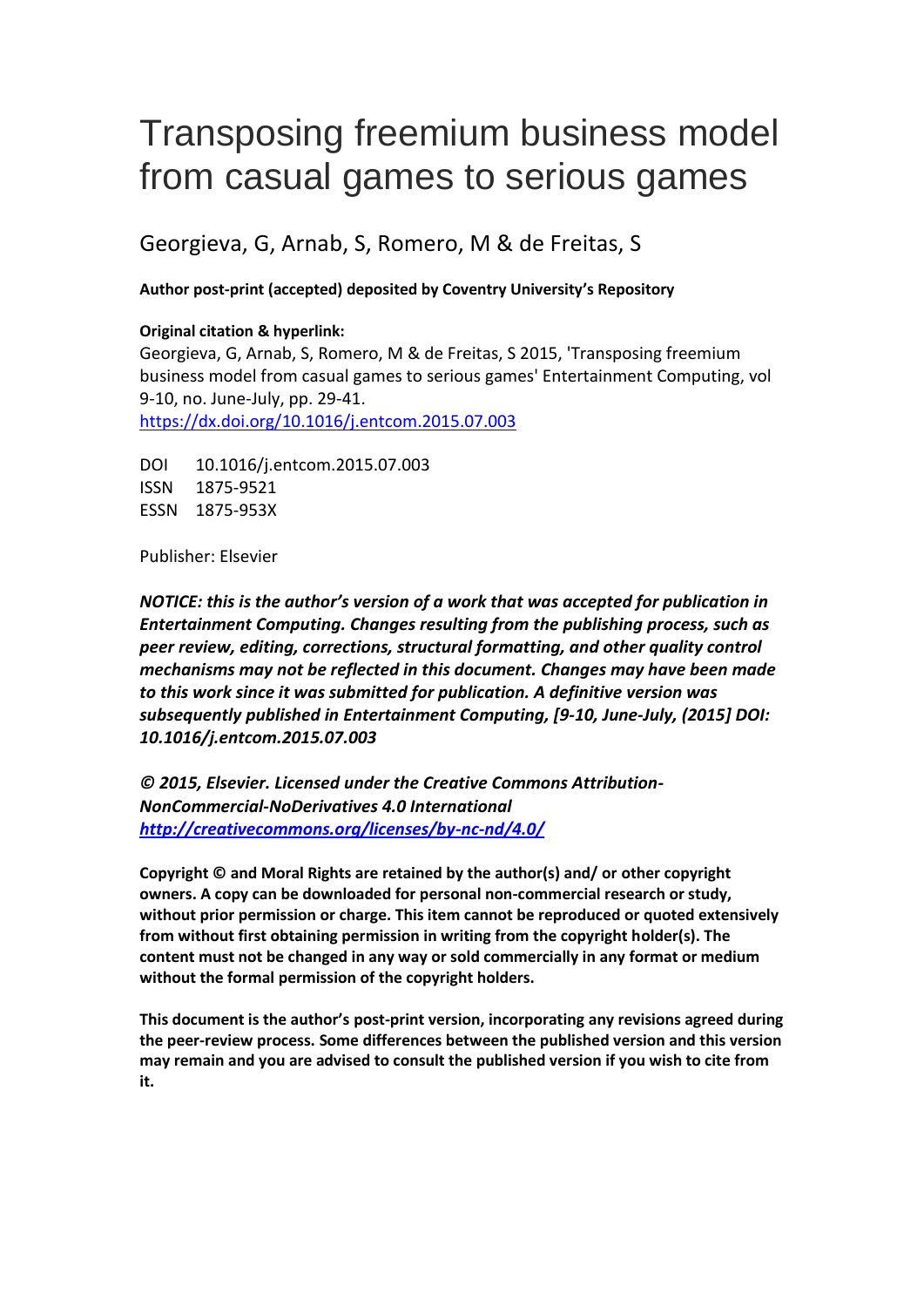### Accepted Manuscript

Transposing Freemium Business Model from Casual Games to Serious Games

Gergana Georgiva, Sylvester Arnab, Margarida Romero, Sara de Freitas

| PII:       | \$1875-9521(15)00009-9                         |
|------------|------------------------------------------------|
| DOI:       | http://dx.doi.org/10.1016/j.entcom.2015.07.003 |
| Reference: | ENTCOM 153                                     |

To appear in: Entertainment Computing

Received Date: 11 August 2014 Revised Date: 28 May 2015 Accepted Date: 13 July 2015



Please cite this article as: G. Georgiva, S. Arnab, M. Romero, S.d. Freitas, Transposing Freemium Business Model from Casual Games to Serious Games, Entertainment Computing (2015), doi: [http://dx.doi.org/10.1016/j.entcom.](http://dx.doi.org/http://dx.doi.org/10.1016/j.entcom.2015.07.003) [2015.07.003](http://dx.doi.org/http://dx.doi.org/10.1016/j.entcom.2015.07.003)

This is a PDF file of an unedited manuscript that has been accepted for publication. As a service to our customers we are providing this early version of the manuscript. The manuscript will undergo copyediting, typesetting, and review of the resulting proof before it is published in its final form. Please note that during the production process errors may be discovered which could affect the content, and all legal disclaimers that apply to the journal pertain.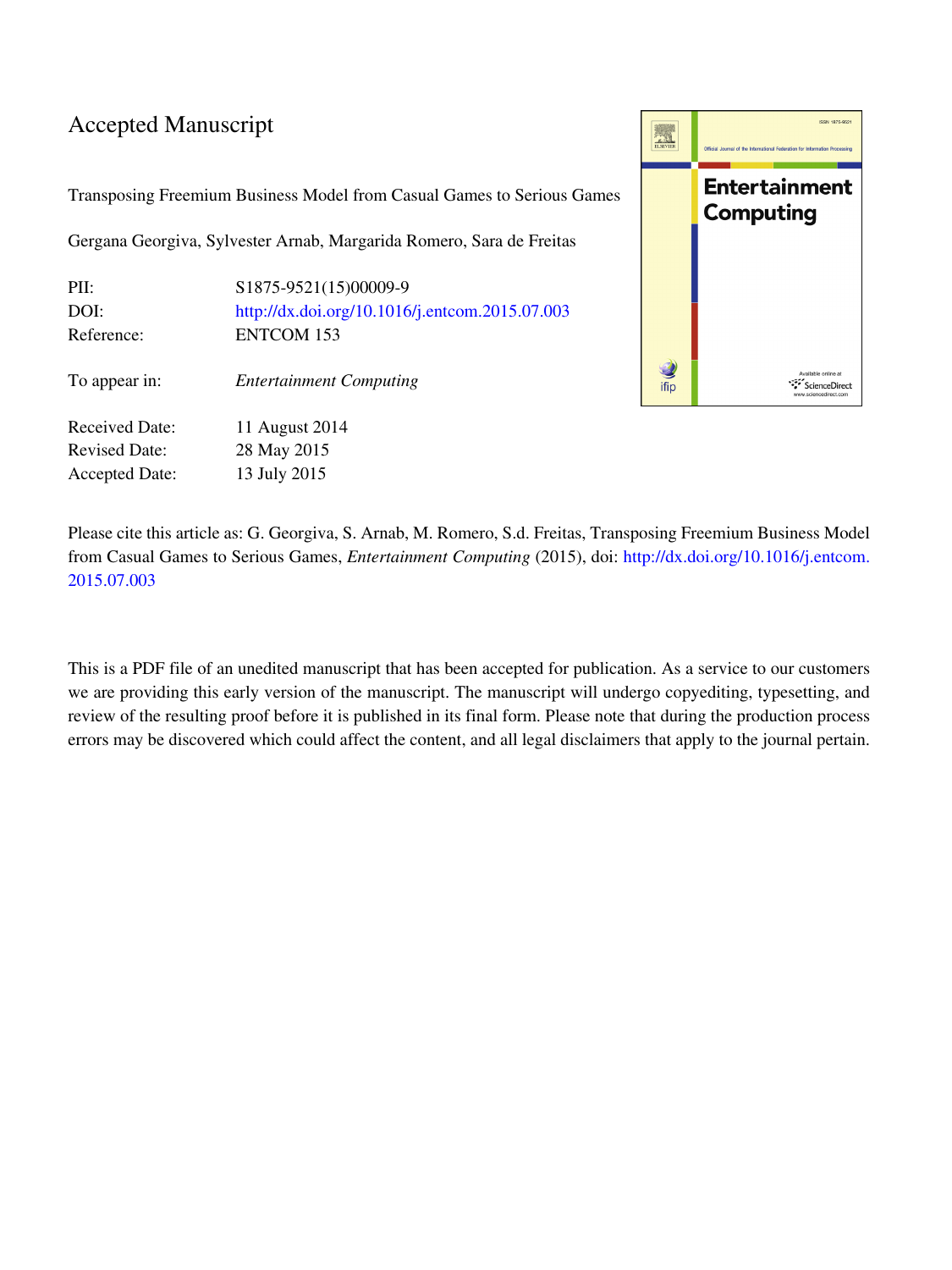### **Transposing Freemium Business Model from Casual Games to Serious Games**

CRAN

Gergana Georgiva<sup>1</sup>, Sylvester Arnab<sup>2</sup>, Margarida Romero<sup>3</sup>, Sara de Freitas<sup>4</sup>

1 University of Warwick, Coventry, CV4 7AL, UK

2 Disruptive Media Learning Lab, Coventry University, CV1 5FB, UK

3 Université Laval, Québec, G1R 5L5, Canada

4 Murdoch University, Perth, Australia

Corresponding author:

Sylvester Arnab Disruptive Media Learning Lab, Coventry University, Coventry, CV1 5FB, UK s.arnab@coventry.ac.uk +44 (0)7795 818977

#### **Transposing Freemium Business Model from Casual Games to Serious Games**

#### **Abstract**

The casual game sector represents one of the fastest growing segments of the video game industry with successful business models. The Serious Games (SG) sector on the other hand is far behind with lower business benefits. This study explores how the casual game business models can be transposed into the SG sector, focusing on the freemium business model. We analyse the freemium business models in relation to four components: value proposition of the games, user's segmentation, available distribution channels and revenue streams. After the theoretical analysis, the empirical analysis is completed through end-users survey (n=237) and the analysis of three companies. Based on the end-users survey and the company analysis, the paper introduces key findings in relation to the four components of the free trial and freemium model and their transposition to the SG sector. Findings from the study include the opportunity to transpose the casual games freemium business model into the SG sector in order to allow the development of the SG sector through optimizing their potential revenue streams.

Keywords: casual games, serious games, business model, freemium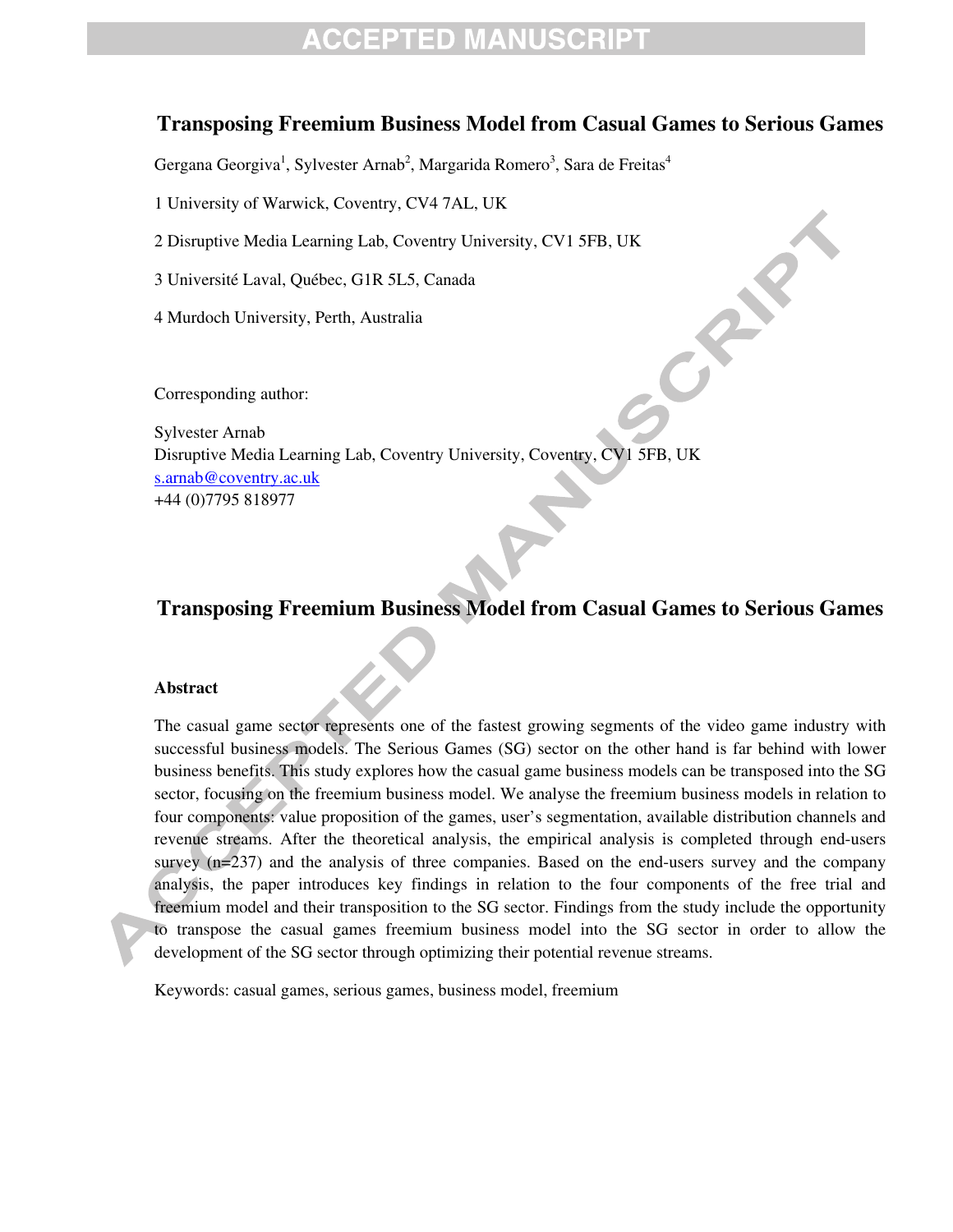#### **1 Introduction**

Serious Games (SG) sector is growing but is far behind the casual games industry in terms of revenues. Gao and Mandryck [1] define casual games as "games that players can learn easily and access quickly, using simple rules and special game mechanics". The casual games are revolutionizing the traditional image of the videogame industry, introducing non-violent content [2] that enlarge their audience to "men and women, young and old" [3].

According to Juul [3], one of the successful attributes of casual games is their ease-to-use, "players need not possess an intimate knowledge of video game history or devote weeks or months to play". A second aspect that makes casual games as one of the fastest growing sectors in the video game industry, engaging a large number of players worldwide [4] is having successfully developed business models to transform the end-users play/engagement into revenues. Casual games are currently based on two business models: the free trial and the freemium model. Free trial games are downloadable games, usually wrapped within 'the try before you buy' model, where the players can play a trial version of the game for free during a certain time. The second type is called freemium, in which the users play the game for free. The freemium model generates revenues by indirect service, such as the purchase of virtual goods within the game environment.

With the perspective that SGs as not as widespread in the public domain as casual games, this paper investigates the casual games freemium business model and its relevance to the SG sector. The next section analyses the SG market and its current business models. The following section 3 provides the general background on casual gaming. Section 4 describes the methodology employed in the study reported by this paper, followed by the analysis of the outcomes in section 5. Section 6 correlates the findings and discusses how SG can implement a similar business model. Section 7 concludes the paper and discusses the scope and limitations of the study as well as possibilities for further works.

#### **2 Casual Games and SGs – the markets and business models**

In this section, we discuss the market for SG and casual games in terms of the components of a business model: *value proposition of the games, user's segmentation, available distribution channels and revenue streams*, identified by Osterwalder and Pigneur [5] and [6]. The final subsection will summarise the differences between the two markets and explain the potential of the casual games market for SG.

#### *2.1 Value proposition*

Casual games are generally described as games for everyone, which are easy to learn, play, access and require low level of involvement [2]. According to a survey conducted by *PopCap* in 2006 [7] and a later research by the Interactive Software Federation of Europe [8], the main motivation of the players is for stress relief, mental exercise, fun, or relaxation. SGs, on the other hand, are digital games designed with the primarily objective to teach, educate and train while entertaining [9]. They encourage players to adopt many of the skills required in the  $21<sup>st</sup>$  century: problem solving, systems thinking, information tracking and resourcing, collaborative information sharing, leadership, teamwork, communication [10], designing smarter cities through SG such as *CityOne* [11] or increasing player's awareness regarding issues related to flood policy and Government expenditure [12].

Of high importance for the value proposition of the game will be the game design. Trefry [13] identifies the following casual games design elements as important for the players: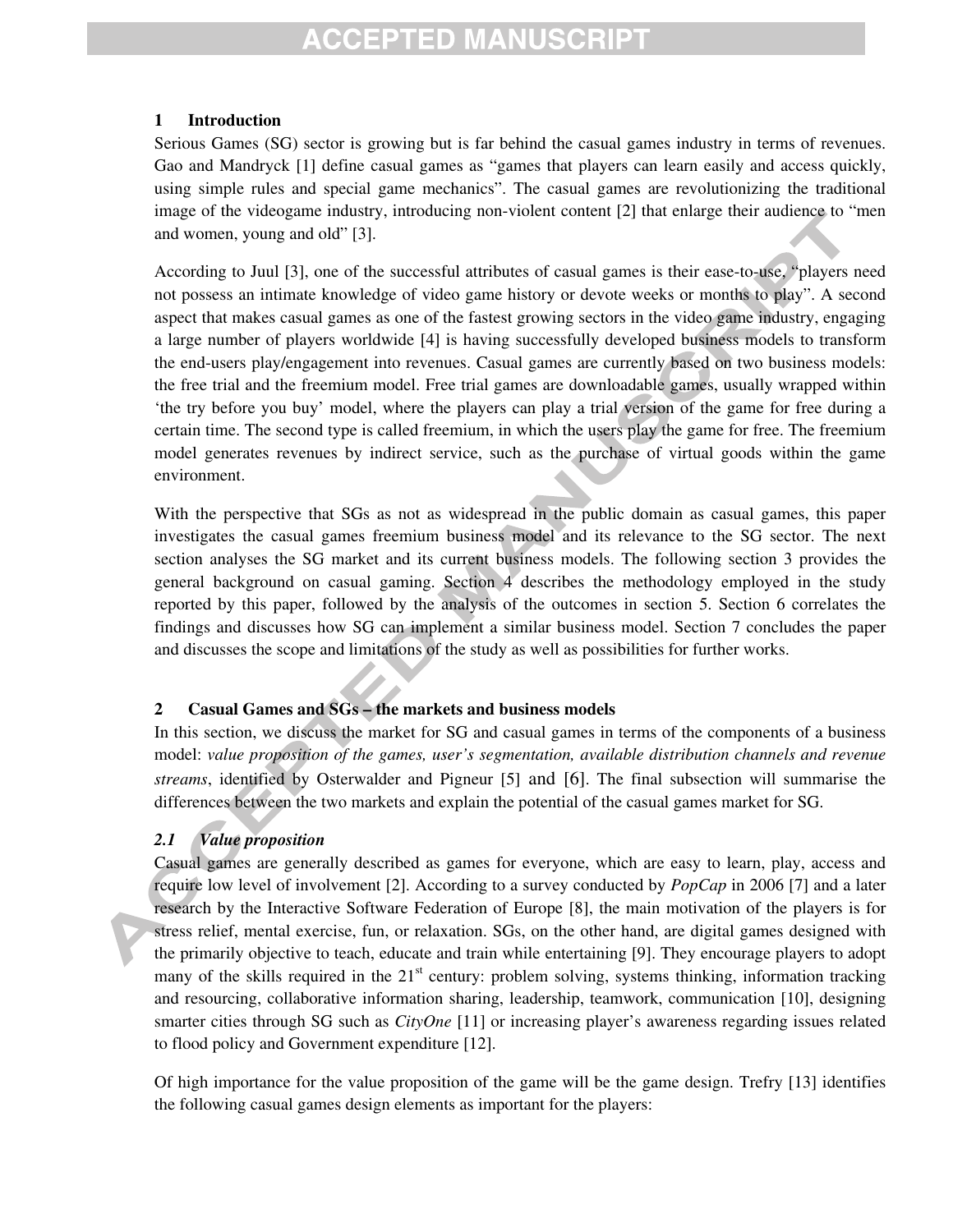- *Clear rules and goals*
- *Players needs to be able to quickly reach proficiency*
- *Casual game play adapts to a player's life and schedule*
- *Game concepts borrow familiar content and themes from life*

These will be even more essential for SGs design with an aim to achieve learning outcomes. In addition, Gagne et al. [14] provides the following instructions:

- *Inform learners of the objective and provide learning guidance*
- *Stimulate recall of prior learning*
- *Provide feedback and assess performance*

The main design challenge for SGs will remain the incorporation of fun and learning principles. Failing to achieve this balance will either make the game boring and therefore, players will lose interest [15] [16], fail to achieve the intended learning outcomes or both.

#### *2.2 User's Segmentation*

Casual games tend to be developed for everyone [17]. Existing research highlights the impact on females aged 30 and above [2]. Considering user's demographics offered by Alexa- a website providing traffic information for instance, the main audience of two of the largest publishers in the casual games industry - Big Fish Games and GameHouse are females aged 18-35 and 55-64 [18] [19]. Another major publisher, Funkitron, on the other hand, attracts mainly males between the age of 18 and 34 [20]. Zynga, one of the key developers on Facebook, is most popular among females at the age between 18 and 24 [21]. This diversification among the players' demographics and the different interests of these groups suggest opportunities for the developers for a number of niche markets.

In contrast, the market for SG can be described as predominantly Business to Business (B2B) market in which the games are developed for schools, companies, governments or any institution that can provide the necessary funding. Although not as widespread, SG titles within the Business to Customer (B2C) market exist and they are targeted at various customer groups [15]. For example *Wolfquest,* a game about ecology and the live of wolves, was designed for children at the age 9 and above. However, the core audience consists of wolf enthusiasts [10]. SGs can also be designed for niche markets such as games for children with extremely low or high achievements [10]. Games that can be integrated into their learning process and help them receive more practical experience can significantly increase in popularity [22]. SGs are designed also for older users, aged 55 and above, as for example *HappyNeuron* (by SBT), designed to stimulate player's memory and brain [15].

#### *2.3 Available distribution channels*

According to Osterwalder et al. [23], one of the building blocks of a successful business model involves the various distribution channels that a company will use to reach the users. The company can use their own website, various gaming websites or even social platforms, such as Facebook in order to distribute the game to the correct user group [6]. Game's developers can specialize in a particular platform, which will then shape their opportunities to distribute the game to the consumers.

Casual games can usually be downloaded from major portals like Yahoo! Games, Google Play or Apple App Store, from publishers' websites (Big Fish Games, GameHouse, or Funkitron) or directly from the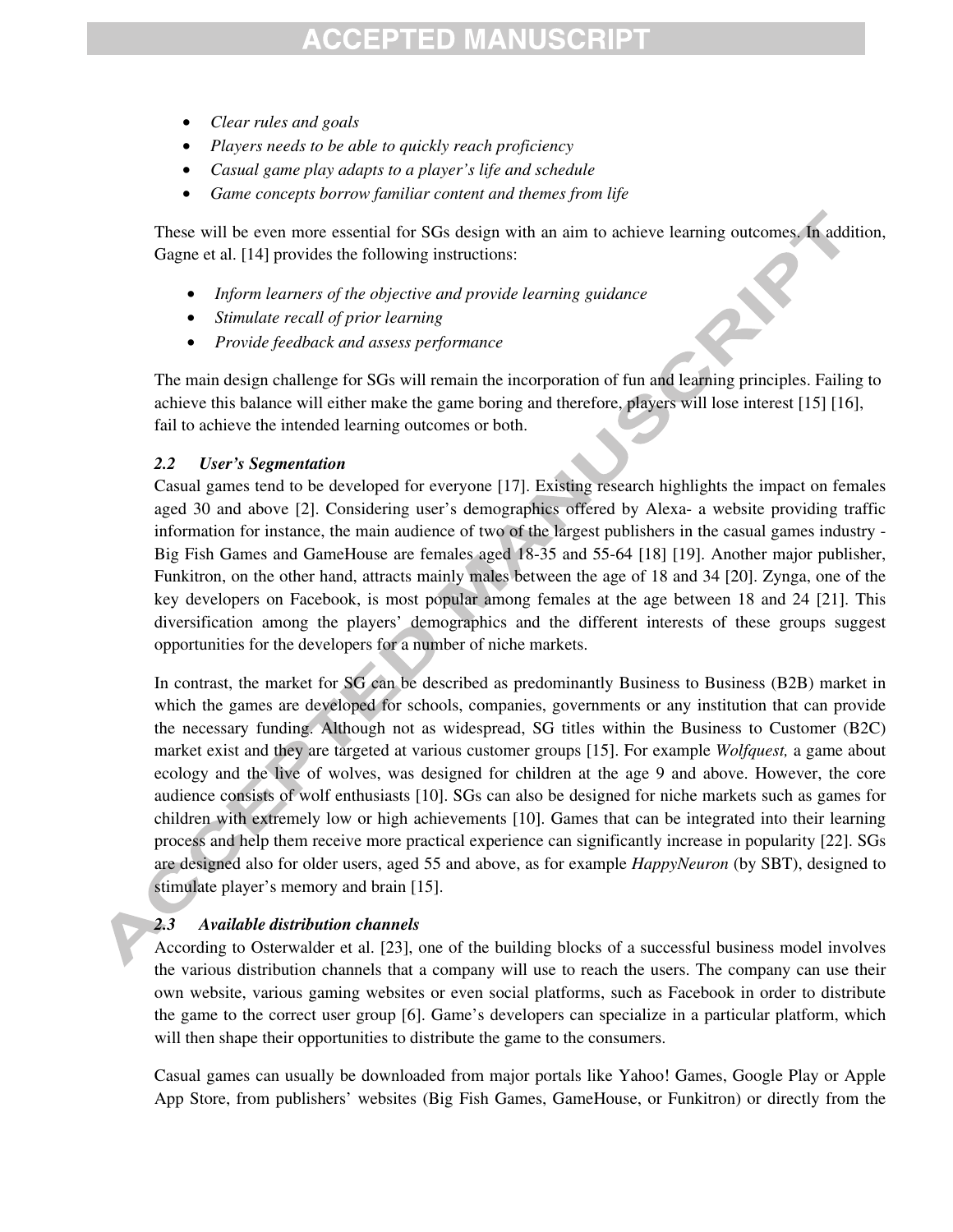developer's website [24]. Social games delivered through social networks are relatively unexplored research topic since they have recently become popular, mainly after the development of Zynga's game "Farmville" in 2009 [25].

As SGs distribution is commonly very targeted and not as widespread, marketing will play a crucial role for the distribution of games. Reviews on video game sites, different contents, updated screenshots of the game, or even press releases on the company's website can be very beneficial for word-of-mouth marketing [10]. Distributing SGs via gaming portals can vastly increase reach and popularity of the game if the portal has already garnered enough traffic [10]. The PLAYER project for instance intended to promote entrepreneurship education for young people was distributed through Facebook and had enjoyed around 3000 register players [26].

#### *2.4 Revenue Streams*

Casual games developers will usually combine several revenue streams to monetize their games. Two main models are try-before-you-buy (users can download stand-alone version of the game and play it for one hour) and the freemium model (the game is free and players can purchase in-game goods). Other possible revenue streams include subscription, advertisements, affiliate programs, pay for play or pay per minute [27]. Revenue flow through advertising materials can be achieved using web banners, advergames or short videos between different levels of a free online game [27]. Another option for developers is to allow users to earn virtual money if they complete surveys, watch adverts, subscribe to magazines or even making a purchase from shops such as Body Shop, Adidas or Puma. The amount of money will vary with the offers/subscriptions that the users complete. The developer of the game will receive a fee from all the purchases that the player of that game had made.

Video games provide an environment for product placement – the association of a game with a wellestablished brand. For example, Walt Disney has developed a number of games and other products that are based on their famous film characters [28]. Other games are based on popular American TV series such as House or CSI: City of crime, developed by Ubisoft or Ice Age (Gameloft). Another type of product placement, used in Need for Speed (Racing game by Ubisoft), involve the placement of billboards in the game, which represents advertisements from real-life companies. Also in social network games (Monopoly Millionaires or Solitaire Blitz) players are presented with virtual goods representing the Toyota brand. The product placement approach can be even more beneficial for SGs as it presents an incentive for involvement and initial investment from the brand to be placed within the game.

Revenues in the B2C sector can also be obtained through traditional Brick and Mortar purchases, in-game advertisements, licensing or downloads against a fee. Another interesting approach is creating a community, which allows the players to add additional levels, characters or updates [15]. Examples of such model include Little Big Planet [29] or Scratch [30].

#### *2.5 Casual vs. Serious Games*

The main strength of the casual game sector apart from being one the fastest growing markets in the gaming industry is that it reaches to a wide demography. The low development costs and the existence of many well-established publishers, different distribution channels and revenue streams attract a number of entrepreneurs on the market. Especially within the freemium model companies are enabled to experiment with the game's design to attract new potential players and boost game innovation.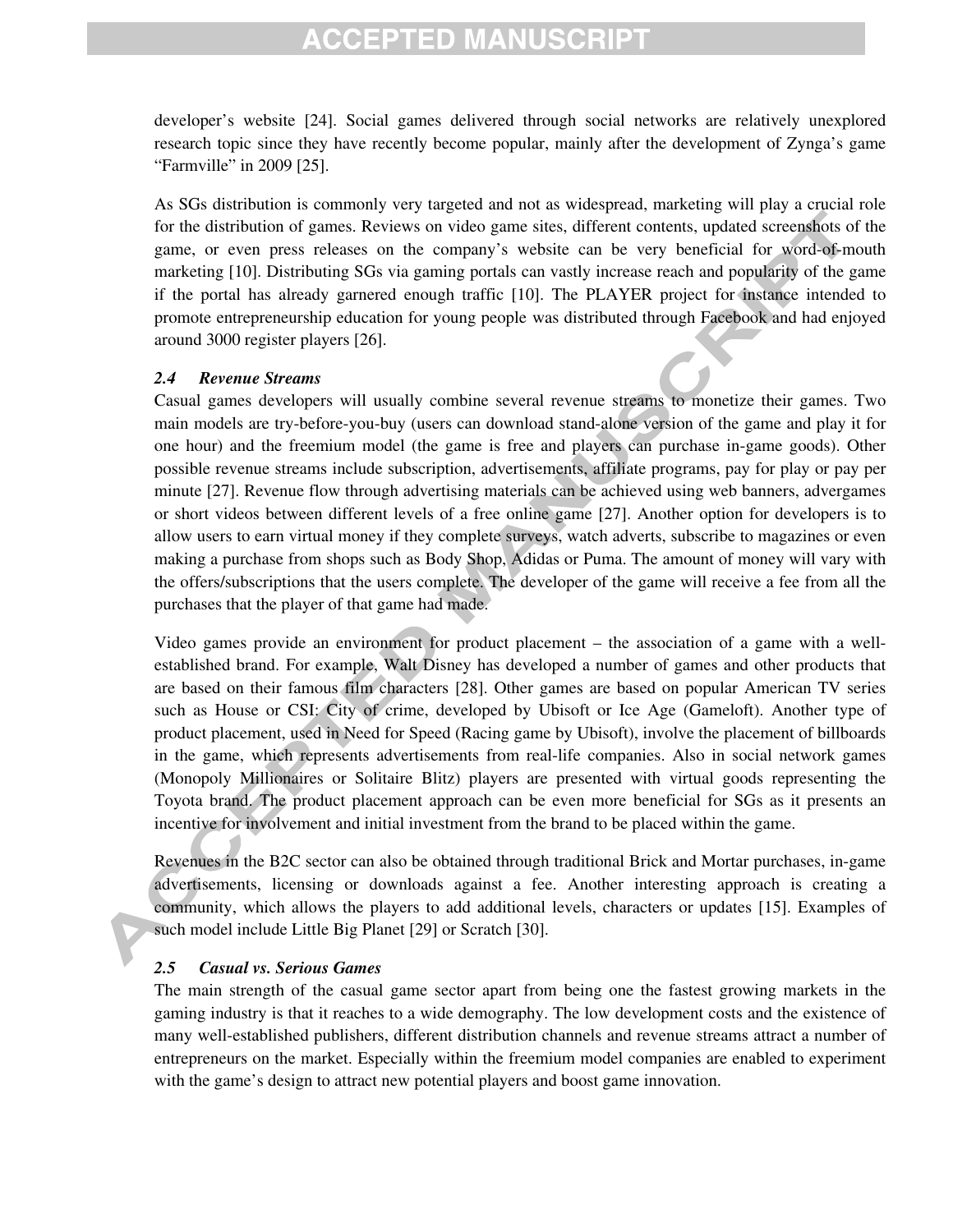In contrast, SGs development by nature is highly interdisciplinary and it requires rigorous pre-production process to ensure that serious outcomes and entertainment are balanced, and that the intended intervention is justified pedagogically and/or by subject experts. The needs for different fidelity that determines the quality of the games varies in terms of cost related to the subsequent technical production. The development of SGs can exceed one Million dollars and the costs increase with the number of levels, quality of the graphics and the various software engineering techniques such as games response time [31]. Thus, low budget SGs with fixed scenarios can lead to shorter game play and even boredom in some of the players [32]. Therefore, the ability to keep close to the users and be able to personalize content to sustain interest in player communities is crucial. Furthermore, Laamarti et al. [16] outlines social factor and the ability of the player to collaborate with others as a success factor for SGs.

A freemium model can be beneficial for SGs companies not only as a monetization technique but also to explore the preferences of their potential users. This will allow developers to target more precisely their audience and focus on its community to create games for this community. Such models would be appropriate for SGs similar to casual games such as *FarmVille*, *CastleVille* or *Astro Garden* – games providing a virtual environment where users can play together as "neighbours" and enhance their game skills through quests and sharing their knowledge whit their groups of "neighbours".

#### **3 Freemium model for casual gaming**

Freemium games are games, where users can play without paying any money and can purchase virtual goods to enhance their performance. Tyni and colleagues [33] emphasise that the model requires significant development work for effective creation of believable characters and usable virtual goods that users are prepared to purchase. The need for advanced research is also required for the implementation of an effective data mining and optimization techniques. These will then be used for the creation of new goods or levels and thus, extending the lifecycle of the game. Thus, the model necessitates a strong alignment between game's designers and developers, the marketing team and the client base.

#### *3.1 Demand for virtual goods*

Virtual goods are built into a game as part of the game dynamics and narratives. In-game virtual currency earned by players allows them to purchase different goods to enhance their performance. It is common that within the casual games, the players can buy almost each item with real money. It is therefore vital that the designers can create desirability for certain goods so that the users will actually purchase them.

Within the creation of casual games a combination of different strategies is used. The following guidelines were extracted from the available literature - and may be useful for SG developers to create demand for their virtual goods:

- Create two types of virtual goods: easy-to-earn and hard-to-get money, which can be bought with real money
- Hard-to-get money is aimed at improving the player's performance and enables them to accomplish faster particular levels. Thus, they are important in the later stages of the games whereas easy-to-earn money is relevant in the initial phases.
- Lower prices for easy-to-earn money to attract players at low levels
- Restrict the possible moves of the players through lives, energy, number of plots, etc.
- Present items as limited resources to increase demand for them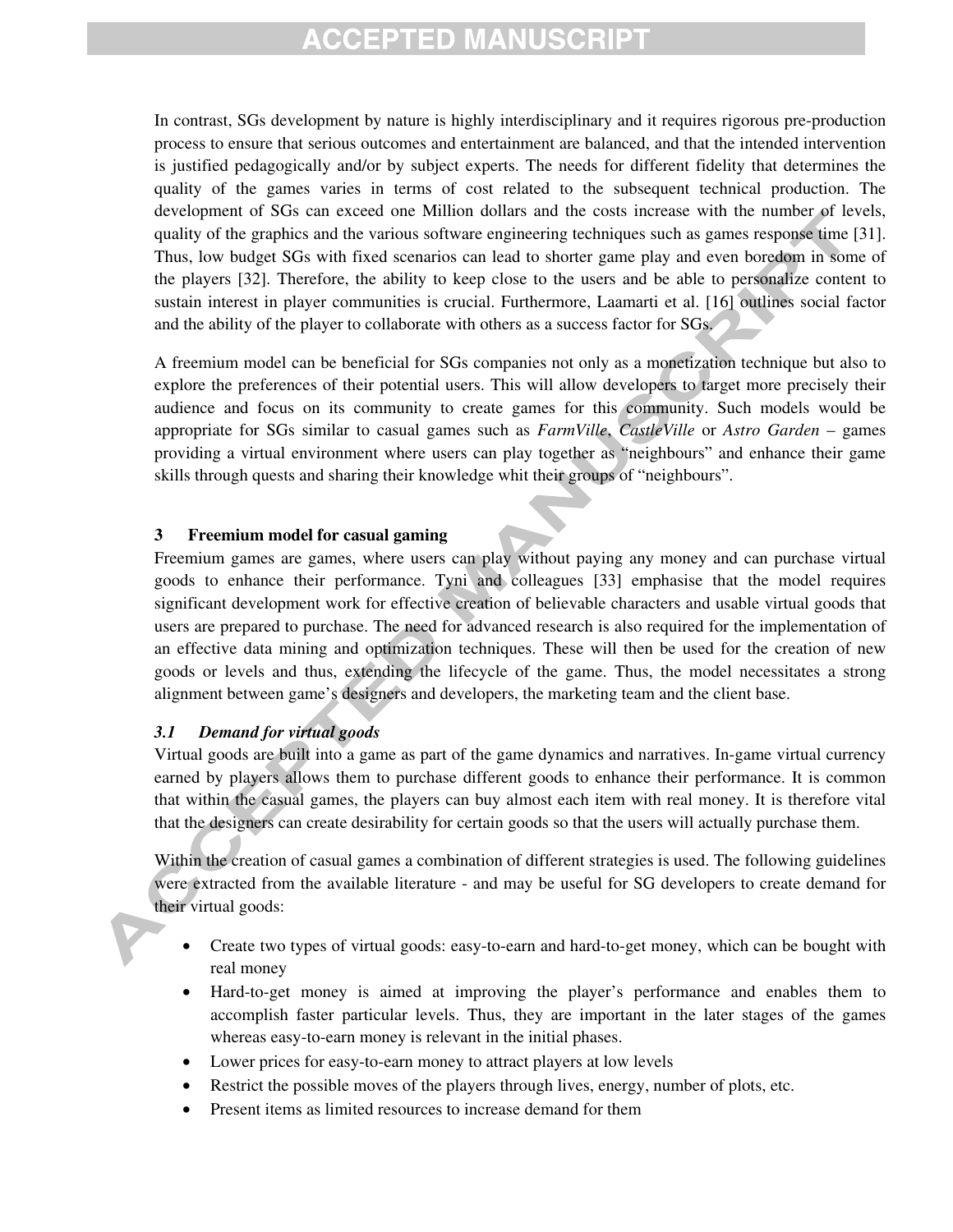• Offer exclusive virtual goods for special occasions, such as Christmas, Father's day, etc*.* 

#### *3.2 Sociability and retention of players*

Sociability in casual games ties to the number of players, their ability to communicate with each other within the game, to compete, to send/exchange gifts, goods, etc. These factors are crucial within the freemium business model because they relate to the popularity of the game, the opportunity to attract long term paying customers and thus, to an increasing conversion rate of the game (paying players vs. all players). Similar to a pyramid system, existing users may invite their network of friends into the game, resulting in potential percentage of payable players. Sociability is also important as the increasing number of players provides more opportunities for the data mining team to extract information about the player behaviour and preferences and adopt the game accordingly [33].

In many Social Network Games (SNGs), users are either encouraged to visit their 'neighbours' (network of friends within the game) through promises for rewards - or to share the information regarding achievements on their walls. The quest can be purchased with 'hard-to-get' money**;** however, impatient players could opt to buy them with real money.

#### *3.3 Virality*

Another factor relevant to the casual game sector is 'virality', i.e. company's understanding of viral marketing and ability to enable a connection between the different games it has developed [33]. The factor is crucial as it facilitates discovery of new games of the same company and thus, it ties closely to the sociability factor and the need for an increase in the number of players. For example, Wooga (3rd largest company on Facebook) capitalizes on such connections through on-spot advertisements of one of their games in another. The advertisements are limited to several hours and when a player clicks on them, they receive a quest that needs to be completed in the second game to obtain rewards in the initial game. Thus, an incentive is provided for players to try other games published by the company. Another strategy involves traditional advertisements of the different games around each game that a company has developed. Co-branding products is also a popular approach for marketing products to wider the audience.

#### *3.4 Game Life cycle and metrics*

Similar to other technological products, a video game has a lifecycle and goes through four phases: early adopters, early majority, late majority, and laggards [34] , i.e. the game goes through introduction, growth, maturity and revenue and eventually is being abandoned. Therefore, even the most successful games will eventually lose on popularity. An example would be *FarmVille,* which decreased in popularity since 2012 while the game's developers have introduced new but similar games on the market (*CastellVille*).

Through regular updates and adding new, meaningful content game designers can expand the late maturity stage and thus, gain more revenue. Nevertheless, they should not change items that the player has purchase with real money or restructure the personalized environment of each player [35]. Therefore, web analytics and data mining play a crucial role. Gazecki [34] proposes a framework including four key performance indicators (KPIs): retention, user acquisition, virality, and monetization. In the initial stage the focus should be on engagement metrics while after that acquisition, virality and monetization metrics become also of high importance.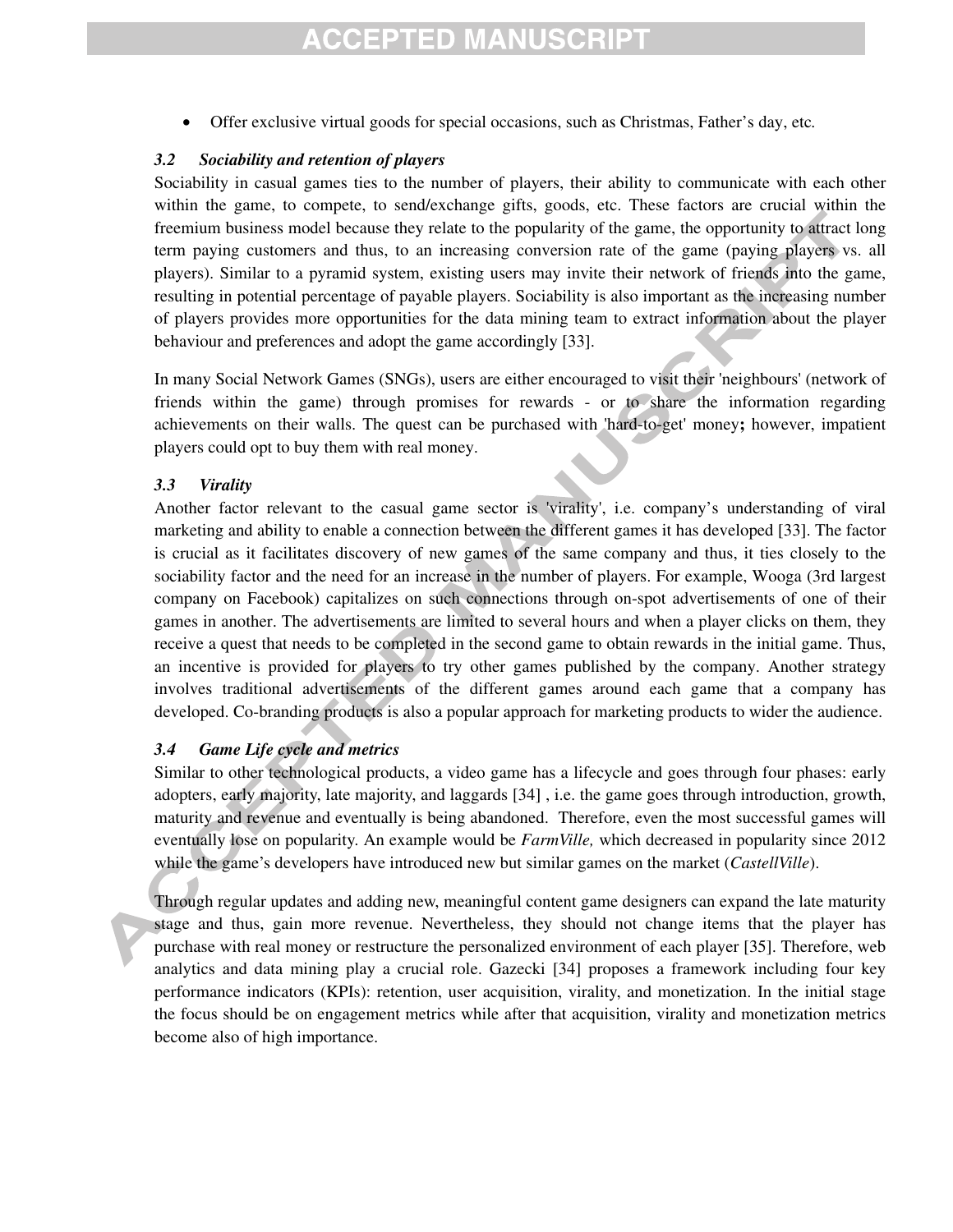#### **4 Methods and Material**

Our study involves analysing *how companies in the SG industry adopt business models for casual games by adopting a mixed method approach*.

#### *4.1 Quantitative analysis*

The first part of the study includes conducting a survey to gain insight of the game users' view of the Freemium model. The initial questionnaire was tested with five casual game players to ensure the validity, completeness and correctness of the questions. The questions were then modified according to the user's suggestions. The final questionnaire constitutes 12 questions designed to measure user's preferences with respect to social network games. The survey was then distributed through the university's email list and Facebook as these two channels offer quick access to a large number of users from different countries and within different age groups. In addition, the link to the survey was posted in several casual games related groups on Facebook and LinkedIn as the member demography covers mainly casual gamers and they were the main targeted audience for the survey.

The questions were related to the components of a business models: user's demographics, value proposition, distribution channels and purchasing behaviour (see appendix A). They were also reflected by common methods used in the freemium model discussed in Section 3.

In general, the collected data can be described as categorical data because it cannot be measured numerically [36]. All the responses were coded with identification numbers to facilitate the analysis of the survey. The codes were checked for errors and illogical relationships and the coded results were then examined [36]. The data was presented through descriptive statistics, including percentages and frequencies. Other statistics were not possible due to the structure of the data. The data was then presented through frequency tables, pie and bar charts because they are seen as most appropriated for these types of data [37][36]. Correlation among components was determined. In the literature Spearman's rho (r) is the suggested correlation coefficient for ordinal data and therefore, it was used here [36] [38]; [39]. The coefficient is a symmetric measure ranging between -1 and +1 where -1 corresponds to a perfect negative correlation and + 1- perfect positive correlation [40]. The strength of the relationship is measured according to the guidelines provided by Cohen [41], illustrated in Table 1.

| Size of the effect | Correlations coefficient (r) |
|--------------------|------------------------------|
| Small              | r > 0.1                      |
| Medium             | r > 0.3                      |
| Large              | r > 0.5                      |

Further in the analysis it was necessary to test whether the determined correlations were statistically significant. The approach for statistical hypotheses testing involves the formulation of a null hypothesis, which is a statement of no occurrence of a certain assumption [42]. Therefore, the null hypothesis was formulated as *"There is no correlation between certain variables".* Because the assumption is of (no) difference among the population the appropriate statistical test is two-tailed test [42]. Significance level of 0.01 (1%) and 0.05 (5%) were set in order to examine the probability of occurrence of the correlation by chance. This means that for statistically significant correlation coefficients the probability of occurrence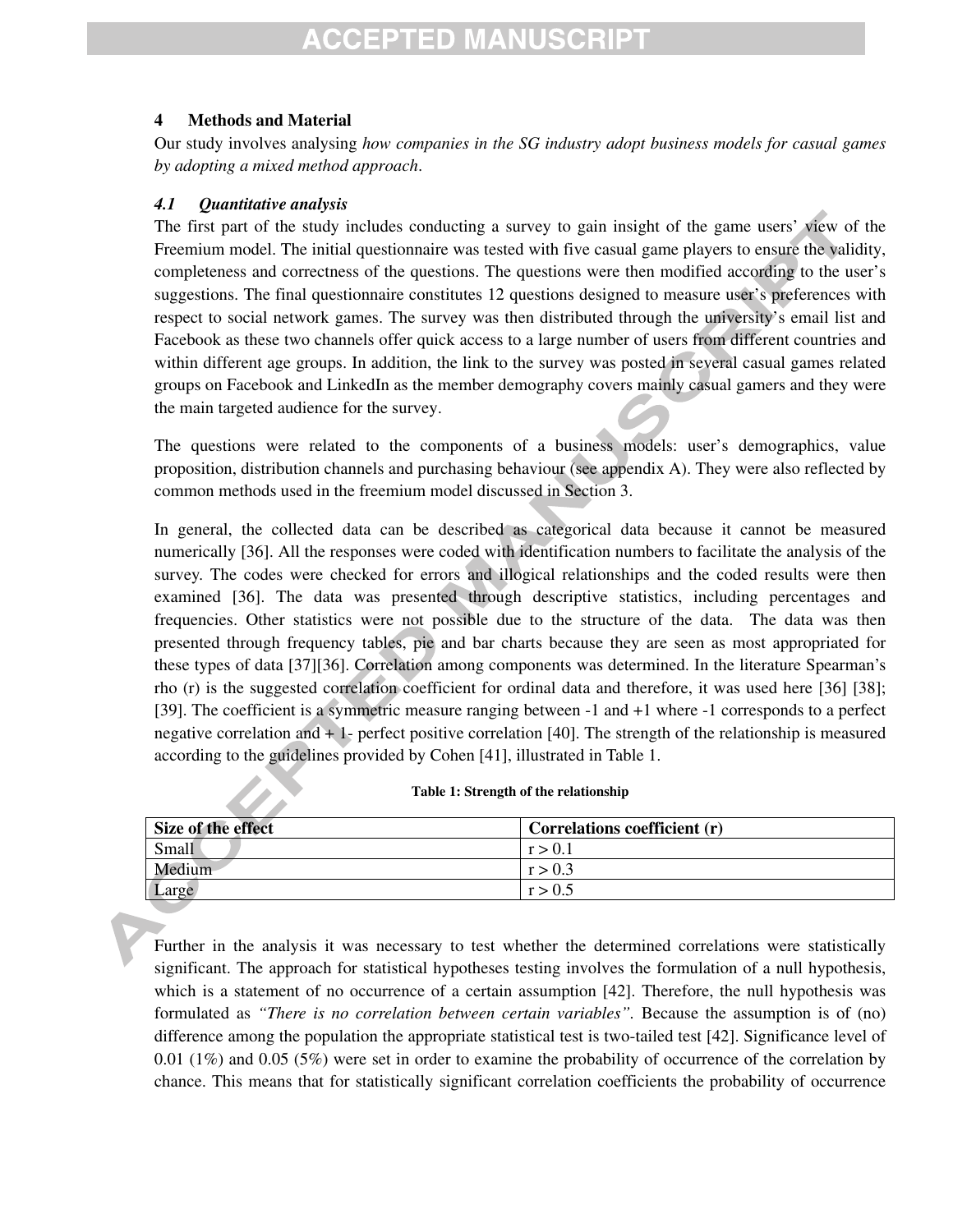by chance will be less than 1% (5%) [36]; [39]. Therefore, using the two-tailed tests and significant level, the strength of the correlation was validated and can be anticipated as reliable.

#### *4.2 Qualitative analysis*

Semi-structured interviews were conducted and data from three companies, with the aim to assess the freemium model, was used. The data was necessary to explain and exemplify real business models and specifically to show how they work in practice. The interviews took place either via Skype or per emails as these were the most appropriate ways for the interviewees. The interviewees include personnel with management expertise, who were familiar with the business model of the companies. The questions that were asked were related to the literature review and observations of the industry. A summary of the questions can be found in Appendix B.

The companies were selected based on specific criteria. For the purpose of this study the Freemium model played a crucial role, so the companies were selected to have designed games within this model. It was also vital to choose different types of actors within the value chain: publishers as well as independent development studios.

#### **5 Results and Analysis**

This section presents the results of the conducted research. In the following subsections, the findings from the interviews and the survey are summarised.

#### *5.1 Survey results*

In total 254 responses were gathered. However, 17 of them were only partially completed and therefore disregarded. Thus, 237 replies were used for the actual analysis. The main representatives were in the age groups 18-24 (around 51.5%) and 25-34 (42.6%). 43.9% of the respondents were females, meaning that the survey was equally completed by both genders. The majority of the respondents come from Europe (65.8%). Thus, the main scope of the survey is on users at age between 18 and 34 from Europe.

#### **User's demographics**

The majority of the respondents are at age between 18-24 (37 respondents) and 25-34 (32). Only 6 of the respondents who play social casual games are at age between 35 and 54 and none of them is under 18 or above 55. Considering the gender of players, they are fairly split with 37 (49%) males.

#### **Distribution channels**

The results in Figure 5-1 show Facebook as the most common platform to play casual games. It is, however, more interesting that the recently established platform zynga.com is the second choice of the players whereas Yahoo and Google+ appear to be following it and MySpace and Tagged are even less usual.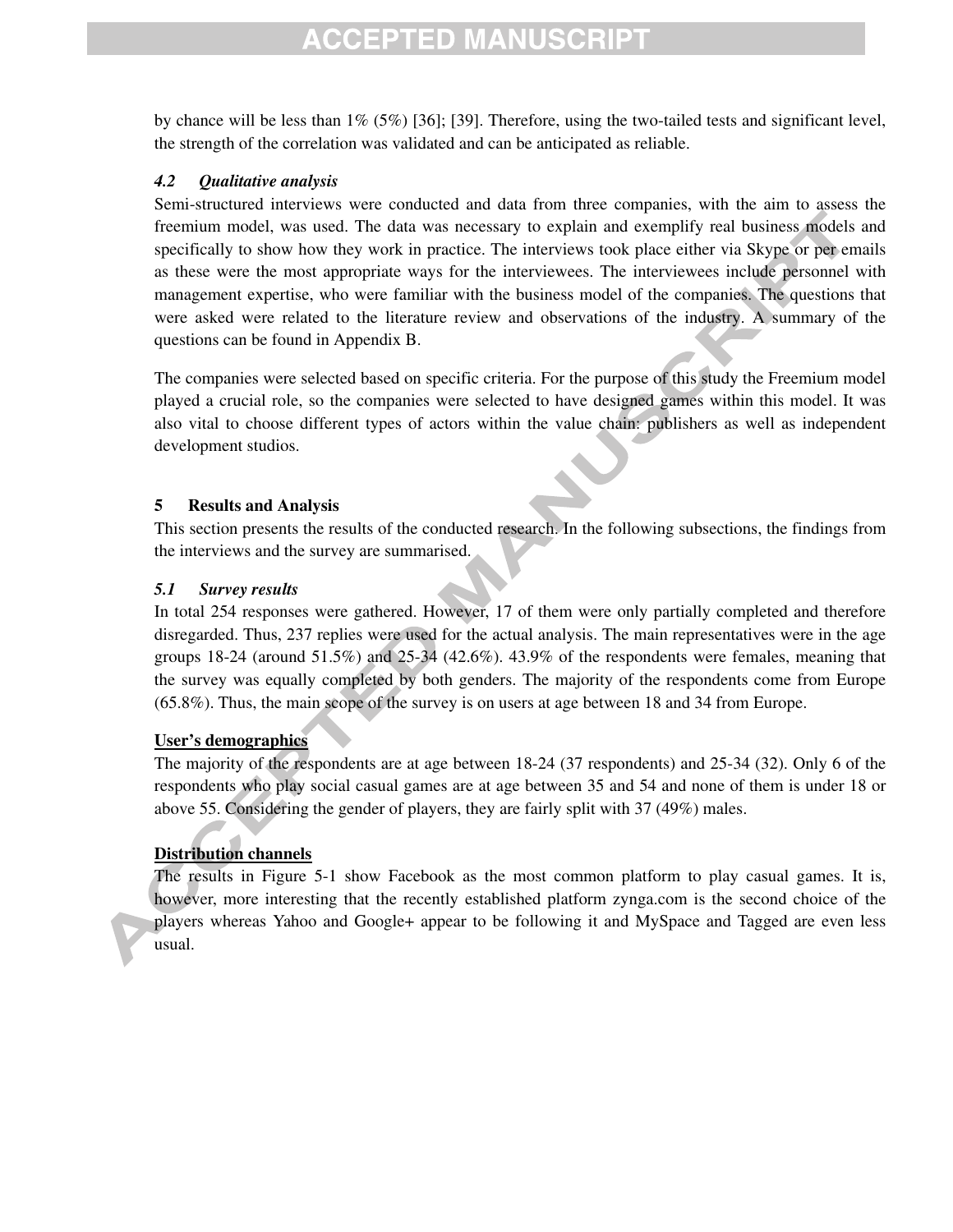

**Figure 5-1 : Distribution Channels** 

#### **User's motivation**

From the collected data, 75 respondents (32.6%) stated that they play casual games. Their core motivation is *to pass time or when they are bored* (69.3%), *for fun* (60%) and *to relax or de-stress* (38.7%). The rest 68.4% do not play games due to the following reasons: *do not see any benefits from such games* (57.4%); *do not have enough time* (51.2%); *casual games are boring* (41.4%). Furthermore, respondents added that they are interested in more sophisticated games with more content and better storylines, i.e. they are interested in core games.

#### **Player's preferences**

Figure 5-2 below illustrates the player's satisfaction factors, ranked by the respondents as not important, important or extremely important. Fun factor and ease of use were held as extremely important by most of the respondents, 60 and 47 respectively.

Graphics and game design were graded as important by 43 and 52 participants, respectively. 58.6% of the respondents considered offers of free virtual goods as either extremely important or important whereas for the rest 41.3% such offers are not important.

The last two components: ability to interact with other players and ability to share information, were ranked as not important by most of the respondents, 52% and 68% respectively.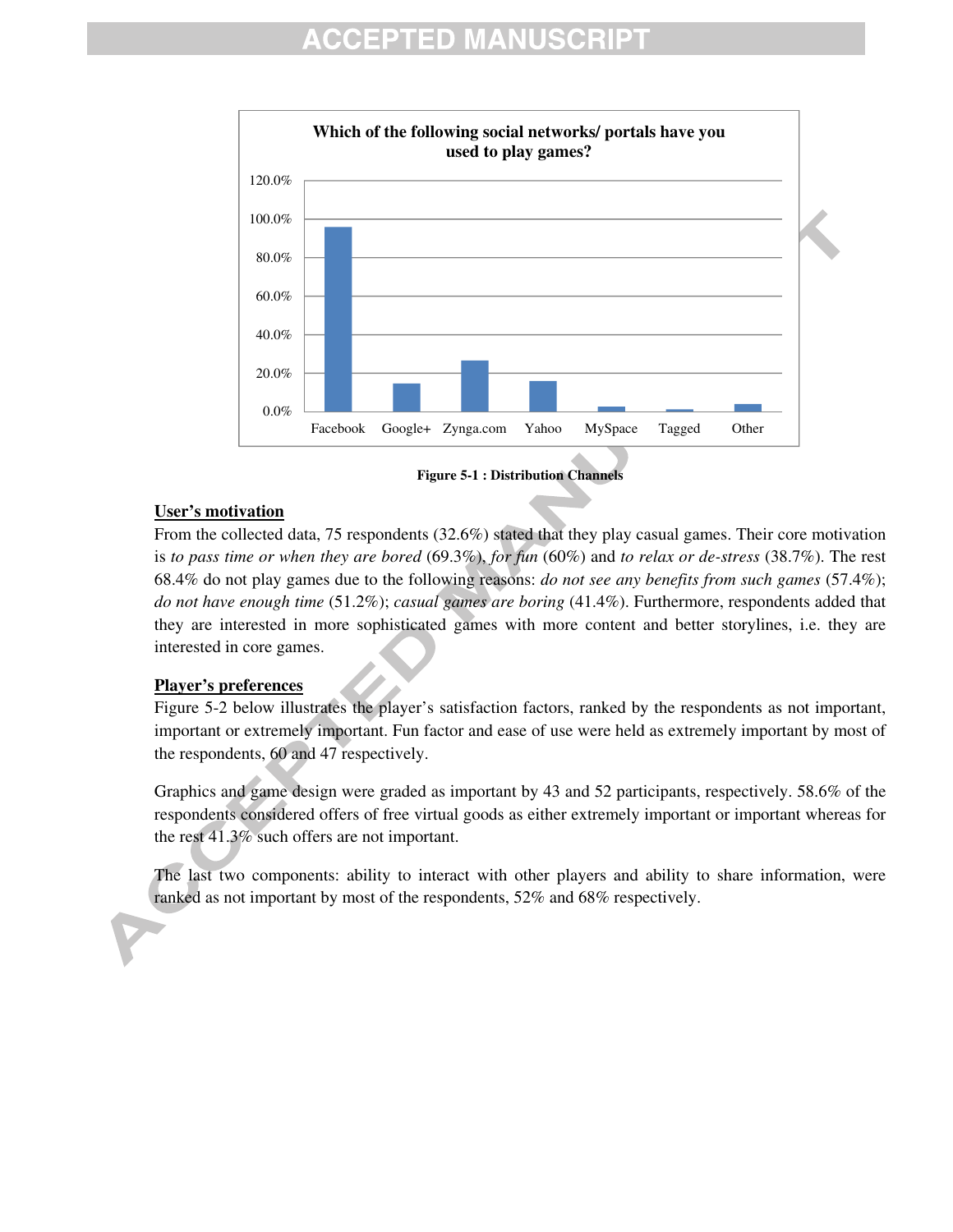

### Importance of satisfaction factors

Figure 5-2: Importance of satisfaction factors

#### **<u>Sociability and virality</u>**

ask their neighbours for virtual goods or for help. Figure 5-3 below illustrates the relationship between the time the user spends on gaming and likelihood to become more 'social' within the game.

|                                                              |                                | TSG      | SIGR     | AFVG      | AFH       |
|--------------------------------------------------------------|--------------------------------|----------|----------|-----------|-----------|
| Time spend on                                                | <b>Correlation Coefficient</b> | 1.000    | .070     | .385**    | .438      |
| games                                                        | Sig. (2-tailed)                |          | .551     | .001      | .000      |
|                                                              | Ν                              | 75       | 75       | 75        | 75        |
| Share information                                            | <b>Correlation Coefficient</b> | .070     | 1.000    | $.420***$ | $.373***$ |
| about game<br>rewards or                                     | Sig. (2-tailed)                | .551     |          | .000      | .001      |
| achievements                                                 | Ν                              | 75       | 75       | 75        | 75        |
| ask friends to                                               | Correlation Coefficient        | $.385**$ | $.420**$ | 1.000     | $.642$ ** |
| send you virtual<br>goods                                    | Sig. (2-tailed)                | .001     | .000     |           | .000      |
|                                                              | Ν                              | 75       | 75       | 75        | 75        |
| ask friends for                                              | <b>Correlation Coefficient</b> | $.438**$ | $.373**$ | $.642**$  | 1.000     |
| help                                                         | Sig. (2-tailed)                | .000     | .001     | .000      |           |
|                                                              | Ν                              | 75       | 75       | 75        | 75        |
| **. Correlation is significant at the 0.01 level (2-tailed). |                                |          |          |           |           |

TSG – Time spend on games

SIGR - Share information about game rewards or achievements

AFVG - Ask friends to send you virtual goods AFH – ask friends for help

**Figure 5-3: Correlation between virality factors**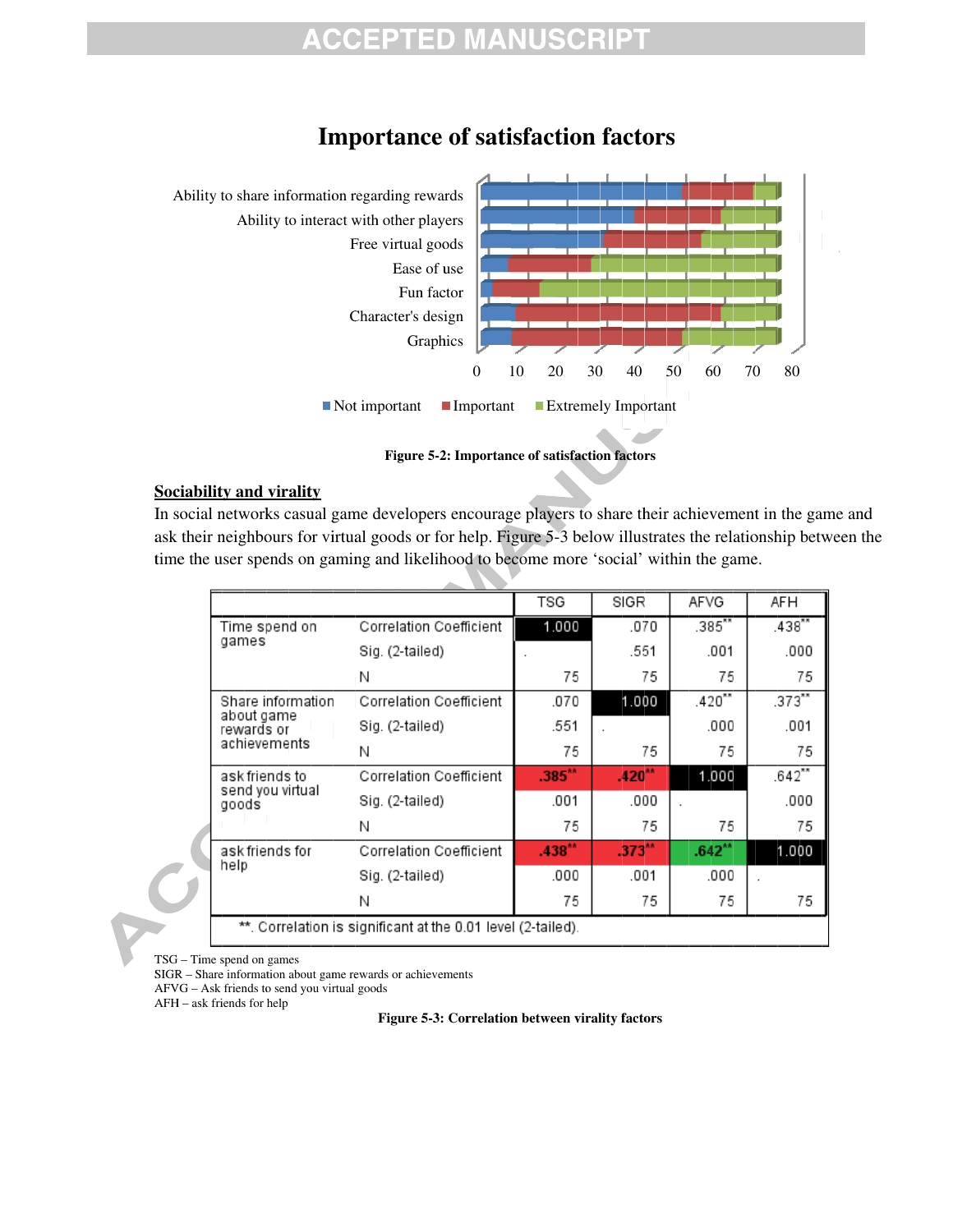Figure 5-3 figure shows no significant correlation between the time players spend on gaming and their intention to share information. By contrast, players who spend more time on a particular game are more likely to ask friends for virtual goods or help.

Furthermore, there is strong relationship between the different virality drivers. Most pronounced is the correlation between the constructs 'ask friends to send you virtual goods' and 'ask friend for help'. There is also positive correlation between the drivers 'share information' and 'ask friend for virtual goods'. The relationship is less pronounced between the drivers 'share information' and 'ask friend for help'.

#### **Revenue streams**

Around 80% of the respondents do not buy virtual goods, resulting in 20% paying users. Other revenue streams have been introduced to boost the game's revenues regardless of the player's spending on virtual goods. Figure 5-4 shows a summary of player's attitudes towards such in-game offers. Players are more likely to watch an advertisement (45% responded yes or probably yes). They are less likely to play another game or fill out a survey form and these will depend on the game itself for some of the users. Even less likely it is for players to install an application or share the information regarding their gaming activities. The vast majority of respondents (82%) will not be attacked by other offers requiring purchase such as buying a product from a partner company, booking a hotel or flight or subscribing for a service.



**Figure 5-4: Player's attitude towards offers** 

#### *5.2 Interview findings*

The interviews provide inside of how the freemium model is designed by companies. The results are focused on the business models components – value proposition, users demographics, distribution channels and revenue streams.

#### **Value Proposition**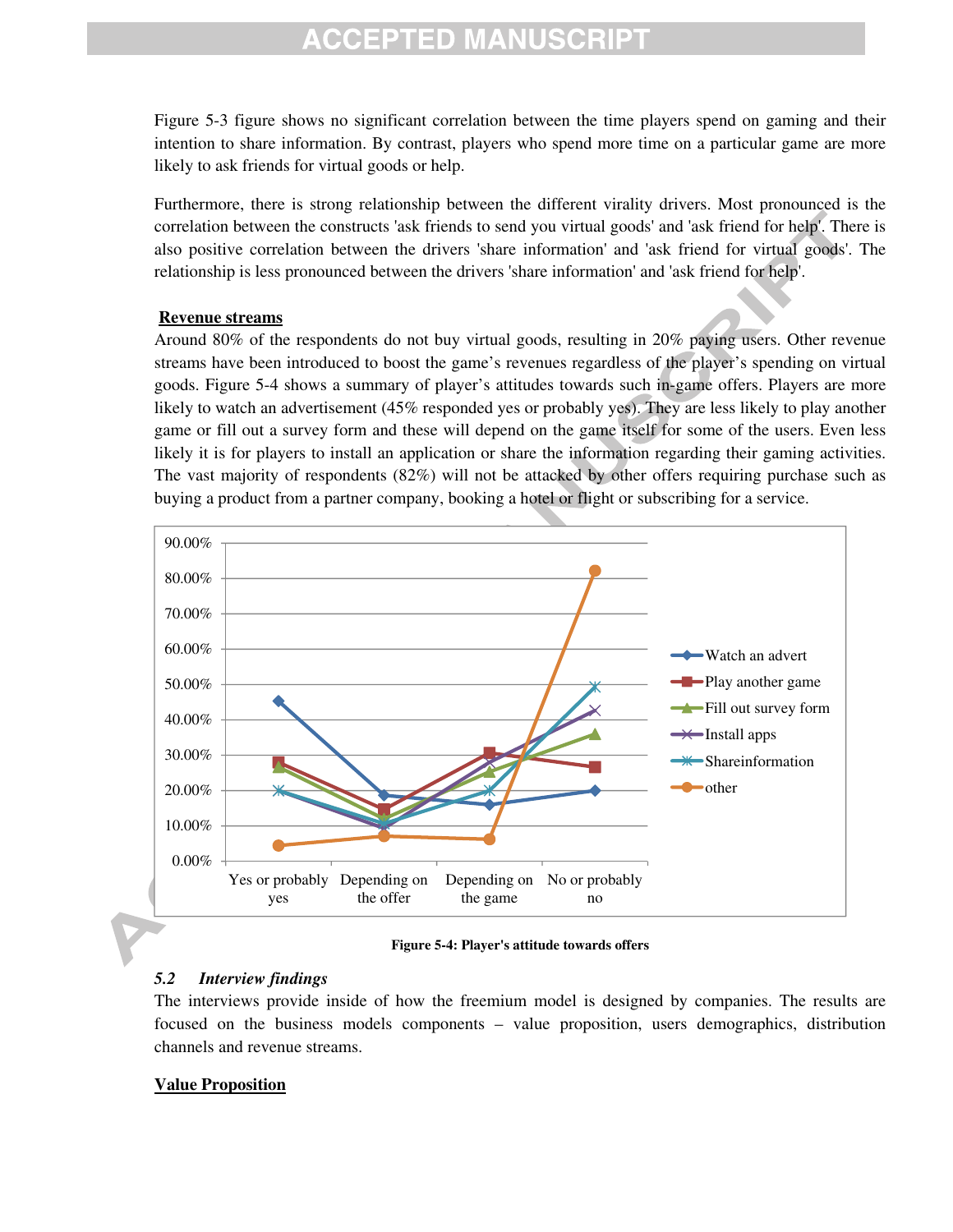All interviewee pointed out that the casual game market is very saturated and therefore, it is important that the developed game "stands somehow out from the crowd". Company A places value on the user's good game experience and the game's visual appealing. Company B, on the other hand, offers its customers high-quality graphics and design of the game, using brands such as BWM, Audi, Nissan, Ford, and Chevrolet to associates itself. The value proposition of company C lays in offering unique experience to the users allowing them to create their own storyline depending on their actions and decisions. The game is designed as a mixture of 3D game play and video let narrative content. In addition, the company has integrated brands such as Nike, Alfa Romeo, and Red Bull as part of its value proposition.

It was suggested that competitor such as Big Fish, Gameloft, Facebook are too big to compete against and it is more advantageous to partner with them and use their existing traffic as a benefit for your games. However, company A also emphasised that because games on Facebook, for example, are built on "mechanisms of compulsion" and many people do not want to send requests to their friends, another part of the value proposition of the company for online games includes stand-alone version.

#### **Targeted audience**

Game itself as well as the company's culture and ambitions can predefine the user market. For example, company A, historically, has become one of the top distributors in the German speaking market and therefore, the focus is mainly on western European countries, including Germany, France, Benelux, and the UK. The different geographical markets have also defined the demographics of the audience. In Western Europe and US the main targeted audience consists of females at the age of 30 and above. In contrast in Eastern Europe the users are at age between 15 and 40. It is also worth mentioning that during the past years it has become more acceptable for women to play games and therefore, the company has started following that trend and making more user friendly interfaces and games designed especially for females. Thus, when the company began developing free to play casual games its audience included mainly females (more than 80%) and the games were with more female settings and topics.

The nature of the games for both company B and C specifies the game's audience as males at the age 18 to 35 years. The companies' geographical markets include mainly European developed countries. It was stressed out that for European or US companies it is more difficult to enter the Asia market because of the different mentalities and expectations.

#### **Available platforms and distribution channels**

Company A develops games for many different platforms, including PC, iPhone/iPod, Nintendo DS and Wii and will enter the markets for tablets and Androids. The company has developed several own distribution channels for the different geographical markets. In addition, it has strong relationships with many portals, which are also distributing the games, including Big Fish games and Zylom.

In contrast, Company B is putting its efforts on the market for iPhones and iPads and thus, has also predefined their distribution channel to be iTunes. Company C games are adapted for playing in a web browser. The company has launched games on iOS and is focusing on developing social games and therefore, one of the distribution channels includes Facebook. The games are also available on MSN and on the company's own created game portal.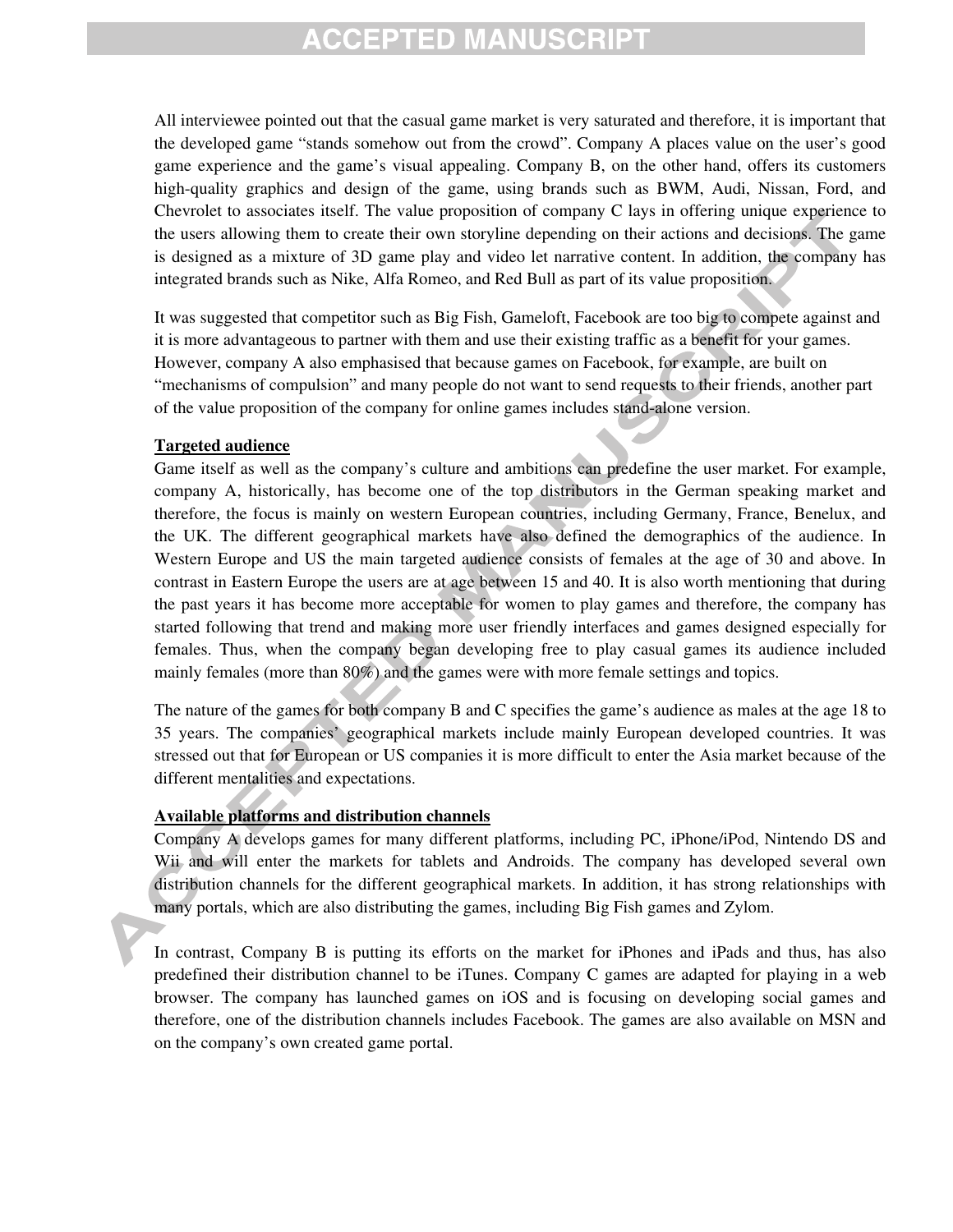The available platforms and distribution channels differ depending on the game and the users. However, the companies are all using social media and game related portals as means to attract more users and promote their games.

#### **Revenue streams**

The companies have obtained the freemium model as a main revenue stream. They have designed the model around virtual goods, which the players can purchase to boost their performance within the game. Virtual goods can be power-ups, energy bars and any game specific item to allow the player accelerate their performance, receive an extra life or skip certain levels or barriers. One of the main challenges of this model is establishing a link between virtual currency and real money. The model is adjusted on a trial and error approach to depending on the experience of the game designers and producers as well as feedback on other similar products on the market. The companies placed great importance on a designated operational team to analyse the player's behaviour in the game so it can predict the users' behaviour. According to the interviewee from Company A there are certain items, which the company knows are working and knows where to place them in order for the user to spend money. The interviewee from Company B suggested it is vital to analyse what and why the players are buying and whether the game is too difficult or too easy. Therefore, it will take several iterations before an increase in the conversion can be observed.

They have all highlighted the essence of tracking and analysing the player's behaviour for the successful implementation of this model. Metrics such as Monthly Average Users (MAU), DAU, average revenue per paying user (ARPU), average revenue per register user (ARPRU), virality, stickiness (MAU/DAU) are only small part of the indicators used by the companies to track players. In reality, they use various metrics offered by different web analytical tools. These metrics can then be further split by territory or age to target specific user groups and optimise company's advertising spends. Therefore, the analysis should also include the company's specific metrics depending on its objectives. Company B emphasized on the funnel of the game, i.e. how many people leave the game, at what point, and why. This is important, especially in the initial phases of the game's release, so that it can be fixed and prevent "future players of leaving at that point". According to the interviewee from Company C a vital step is ensuring that the created virtual items are appropriated for the different user's types, especially for the Whales. The interviewee highlighted that it is important to align the premium items with their interest to increase the conversion rate.

#### **6 Discussions**

In this section, we place an emphasis on relevant implications for the SG sector from the casual game industry as well as on how the Freemium model can be adopted from SG developers. Our discussion is based on the four components: value proposition, user's demographics, available distribution channels, and revenue streams.

#### *6.1 Value proposition - Implications for SG*

The educational nature of SGs and their benefits, related to opportunities for the users to apply various skills, can be sufficient to attract many users within the gaming communities as well as people, who are not generally interested in games. However, these will not be sufficient for a company to differentiate itself in the market and as stated by the interviewees it is important for a company to stand out from the crowd. Similarly to casual games companies SG developers can focus on brand association, the visualisation of the game or on exploiting newest technology. For example, Muzzy Lane focuses on 3D games in the areas of Education, Corporate Training and Healthcare.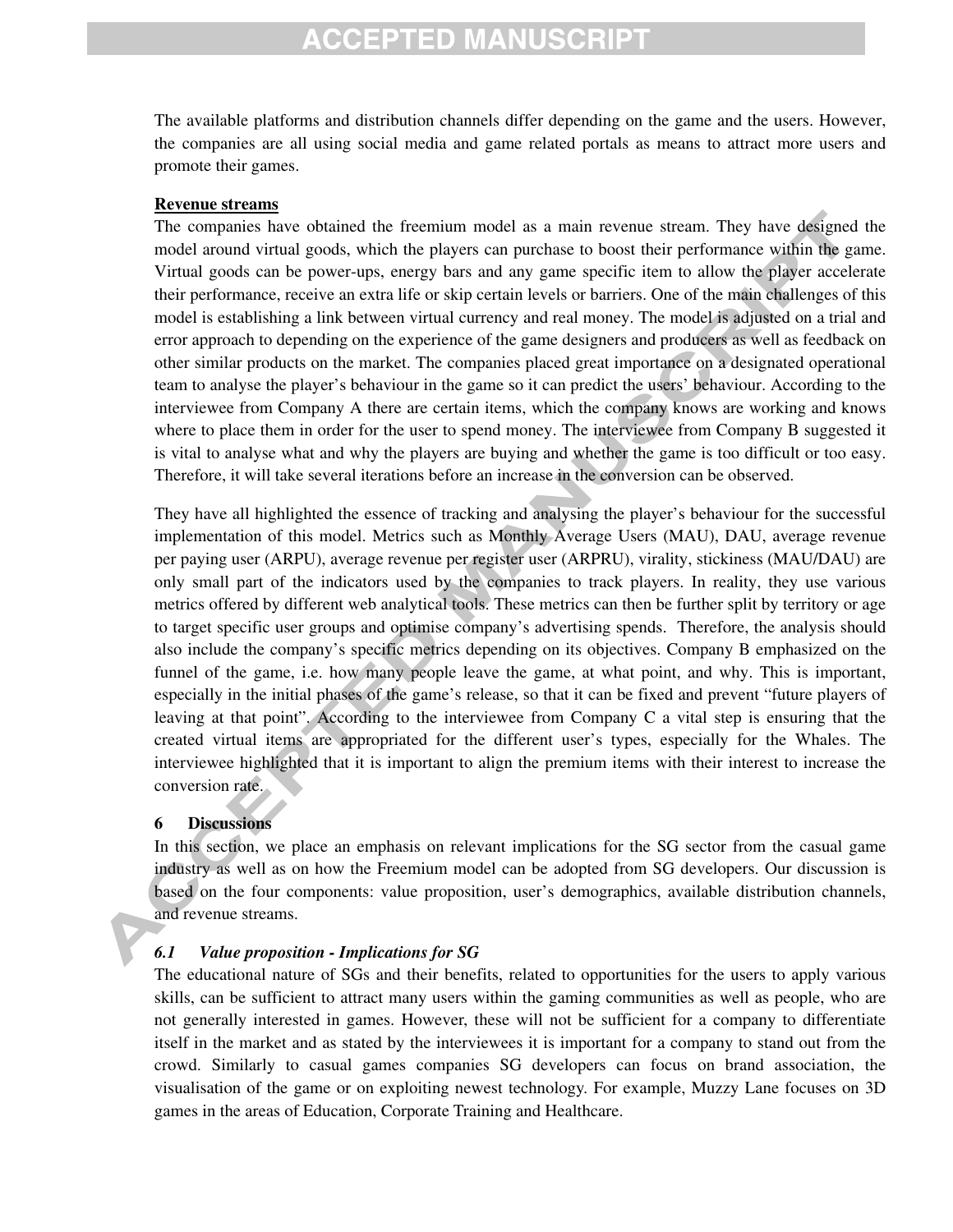From the player's perspective fun factor and ease of use were identified as the most important components as it was stated in the survey analysis. In terms of learning achievements, the educational value of SGs is often based on the value attributed by the teacher integrating the game in a formal education context, but there is a lack of "achievements" value recognition without a formal education context which can discourage the player's interested in the educational value of SGs. The use of badges through the IMS Digital Credentialing initiative could add value to the competences achieved through the SGs [43]. The multi-player SG *Who's Got Class?* is one of the first initiatives designed to give Western Interstate Commission for Higher Education in USA members a way to explore the integration of badges and games for learning.

For SG developers in particular, a challenge is to optimise the level of fun with the educational purpose of the game [16]. Users also identified clear goal and rules as important and these factors will play even more crucial role for SG as the players will not be familiar with the game's content. Similarly to many social games it can be in the form of a "neighbour" in the game who has already achieved higher levels and can help the player accomplish different tasks. Playgen has employed a similar structure within the design of FloodSim. Respondents of the survey also rated graphics and character's design as important factors. SGs developers can offer different items that the players can purchase to personalise their gaming environments as it is the case in MeTycoon.

#### *6.2 The market*

As suggested by the interviewees companies should be aware of their target market and the preferences of their users. Company A stated that their audience included mainly women and therefore, the games were designed with more female settings and topics. Also the respondents of the survey consider graphics and character's design as important, so developers should create these with respect to the target audience. SGs commonly involve an interdisciplinary team, which will allow target audience and subject experts to be involved in the development process. Such an approach can be expanded by including a more general market research mirroring strategies of casual games, where preferences of their target market is key to uptake and brand loyalty. As part of the post-production of SGs involving some forms of evaluation of efficacy, for e.g. learning outcomes should reach as many demographic as possible to allow consideration of new markets.

#### *6.3 Available distribution channels*

Facebook was seen as the main channel to play casual games. It should also be used as a marketing tool, creating a page to post games-related content is a common strategy. In the SG domain, companies have also started maintaining such pages, as for example Thrust Interactive, AiSolve or Totem Learning. They have also created their own "Blog" or "Events" pages on their own sites, which is another good strategy to popularise the games. SGs distribution channels should align with existing educational distribution channels such the MOOCs platforms. Different initiatives look at the use of MOOCs as a way to integrate SGs [44] or gamification as a way to increase MOOCs learners' engagement [45].

#### *6.4 Revenue stream – Freemium model*

The freemium model is designed to allow users to play the game for free and to purchase virtual goods with real money. In this model there are four key issues that SGs developers need to consider when implementing it: creating virtual goods, sociability, possible revenue streams, and metrics.

#### **Virtual goods and their demand**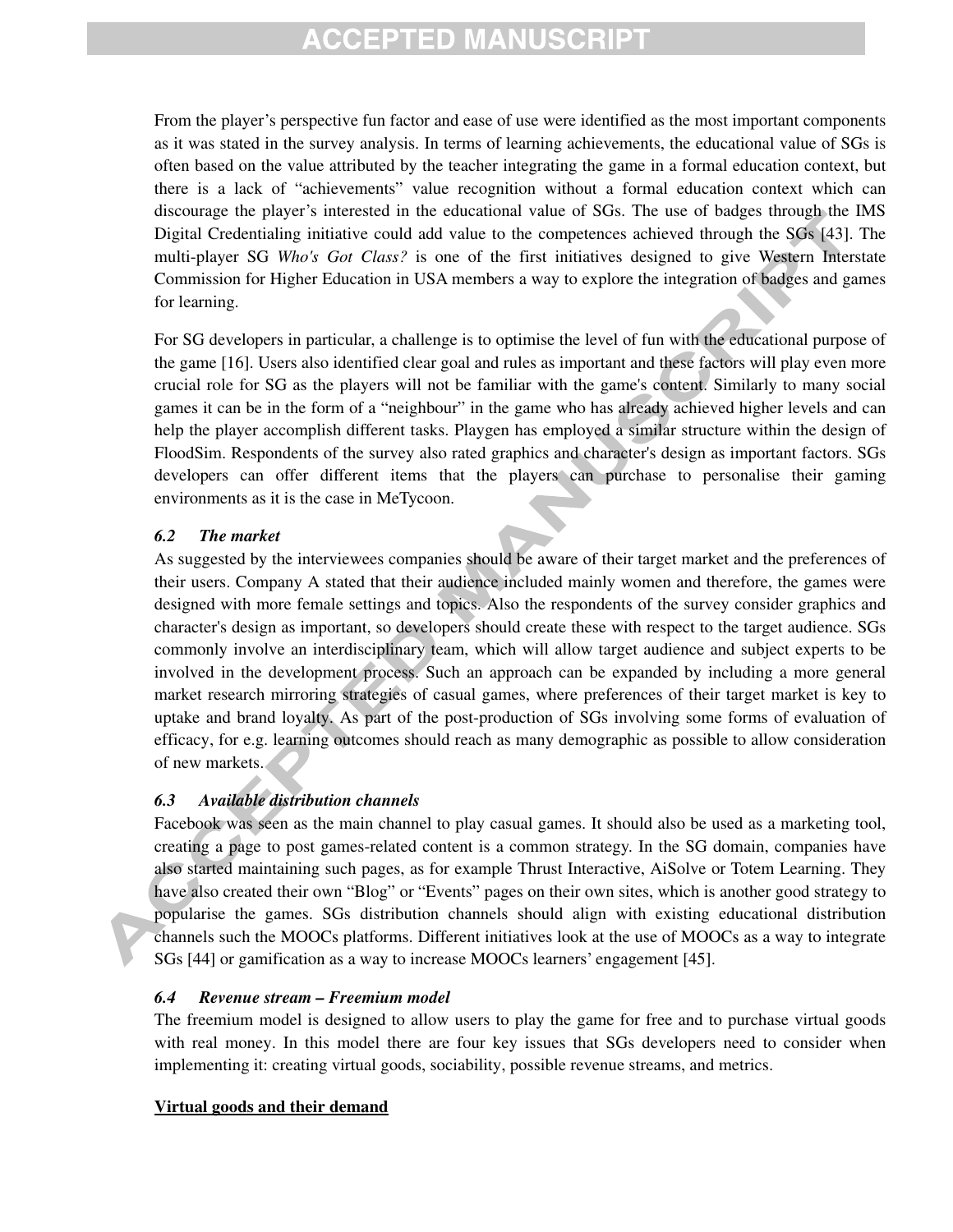Within the freemium model it is essential to create virtual goods that the players will buy. The transposition of the virtual goods model in SG sector should consider the purposes of the SG. In case of educational SG for example, the virtual goods that could be offered can be similar to those introduced in MOOCs: certification, recruitment and headhunting, tuition fees, secure assessments and sponsorships or partnership with third companies [46]. SG developers can follow the provided guidelines for designing virtual goods in the early stages of the games lifecycle and then adapt these according to their specific community.

Despite purchasing drivers many players will not make any purchase. According to the survey's results, 80% of the players are not buying virtual goods. Company A also stated that within the model there are 7- 9% paying users. These paying users can be split further into two groups: occasional payers and the so called 'Whales', which will be the smallest percentage of users spending the most money on a particular game and thus, generating significant percentage of the game's revenue. Therefore, SG developers need to target the Whales and design the game narratives according to their preferences.

#### **Sociability**

One of the main challenges of the freemium model is the creation of a large number of users that can interact with each other. From the user's perspective, their ability to interact with each other is not seen as particularly important and their ability to share information regarding their rewards is seen as even less important. SG developers can encourage the players to interact with each other through different quests for which the users will receive rewards. These quests will be more important when the players have more experience with the game, i.e. the tasks should be integrated in the higher levels of the game. Similarly to the SG communities such as Little Planet or Scratch players can be encouraged to redesign the characters or the environments within their games. Such techniques are widely used in the casual games sphere, in games such as Astro Garden. In serious games such the prototype *GénCam*, the educational value is based on the intergenerational sociability within the members of the family.

#### **Other possible revenue streams**

Developers can also generate profit when the players are completing specific offers, such as watching an ad, filling out a survey form, etc. in order to gain virtual money. In general the players are more likely to accomplish offers that do not require payment from them, such as watching an advertisement or filling out a survey. Considering offers, such as buying products or booking a flight/hotel the player's choice will strongly depend on the specific offer. Thus, offers such as watching an advertisement, filling out a survey form, install an application and playing another game tend to be more effective as players are more likely to accomplish them. Therefore, the relationship with advertisers can be improved in order to increase the efficiency of ads because users will watch them when they are offered an incentive. Furthermore, since the players are willing to play other games to earn virtual money, the optimization of the links between the different games through e.g. on-spot adverts in other games, becomes even more essential. In such a way the popularity of the SGs can be improved.

#### **Metrics**

The final part of the Freemium model involves the use of analytical tool and appropriate metrics. All of the three case companies emphasised on different key metrics that enables them to track the players' behaviour in the game. They are important so that the company can gain knowledge about its users' preferences. In addition, as the interviewees stated the model is based on a trial and error approach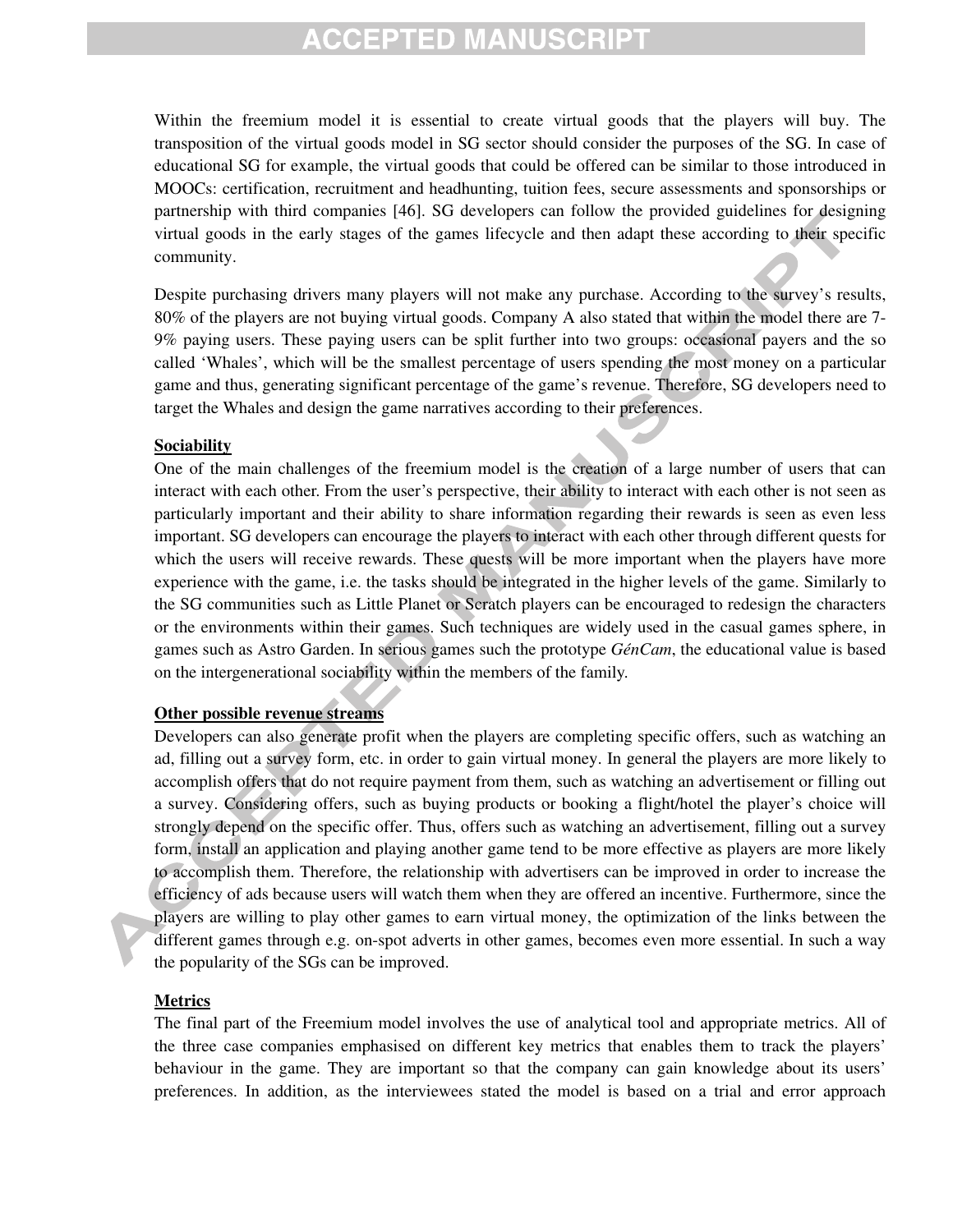allowing the developer to experiment with different strategies and adapt the game to the users. Thus, the game is further developed several times before increase in the conversion rate can be obtained.

Therefore, the following strategies can be considered when adopting this model:

1) Observe the 'whales' (small percentage of players that accounts for a high percentage of the company's revenue) and analyse what and why they are buying in order to adapt the offers to their preferences

2) Try out different strategies for items that work for other 'whales'

3) Optimise the funnel of the game: how many people leave the game, where and why and the level of difficulty of the game

4) Track key standard metrics, split them by territory and adapt them according to the game.

5) Key metrics include: DAU, MAU, ARPRU, ARPU, day 2 and 9 retention, virality and stickiness

#### **7 Conclusions**

Several implications for SGs from casual gaming were identified in this paper: value proposition, market segmentation, distribution channels and revenue streams. SG developers should exploit the best practices of casual gaming and include them in the development process of SGs – from pre-production through to post-production. An effective model for analysing the players and their preferences tend to be the Freemium model used as basis in particularly within the social gaming domain. The model can be very attractive; however it needs several iterations before starting to pay off in terms of revenue streams. It is vital that the virtual goods are adequately designed to provide incentive for the users to purchase them. Furthermore, the game has to be distributed to as many users as possible due to the relatively low conversion ratio typical for the industry. Finally, essential part of the Freemium model includes metrics and tracking the player's behaviour within the game and gain knowledge about different user's group and their preferences.

This study has the following limitation: limited scope of the survey to the average social player without covering the preferences of the 'whales'; not covering the US market; no long – term conclusions for the Freemium model as the general attitude towards the model may change; insufficient survey data to draw general conclusions. However, the study is sufficient to provide general strategies for the implementation of the Freemium model that can be beneficial for serious gaming in the long term.

Thus, the study can be seen as a starting point for future research on the topic. The following recommendations are provided for future studies: investigation of the US and Asia markets; a study focused on the 'whales' covering particular gender or area in serious gaming; a study focused on the Freemium's revenue streams such as offering players to watch an advertisement or fill out a survey.

The study is a starting point for future studies that explore the role of different business models for increasing revenues from game content and for supporting the development of communities to ensure that players remain playing games for longer. While other models will evolve, the role of the Freemium model as a bedrock for more refined models in the future remains clear.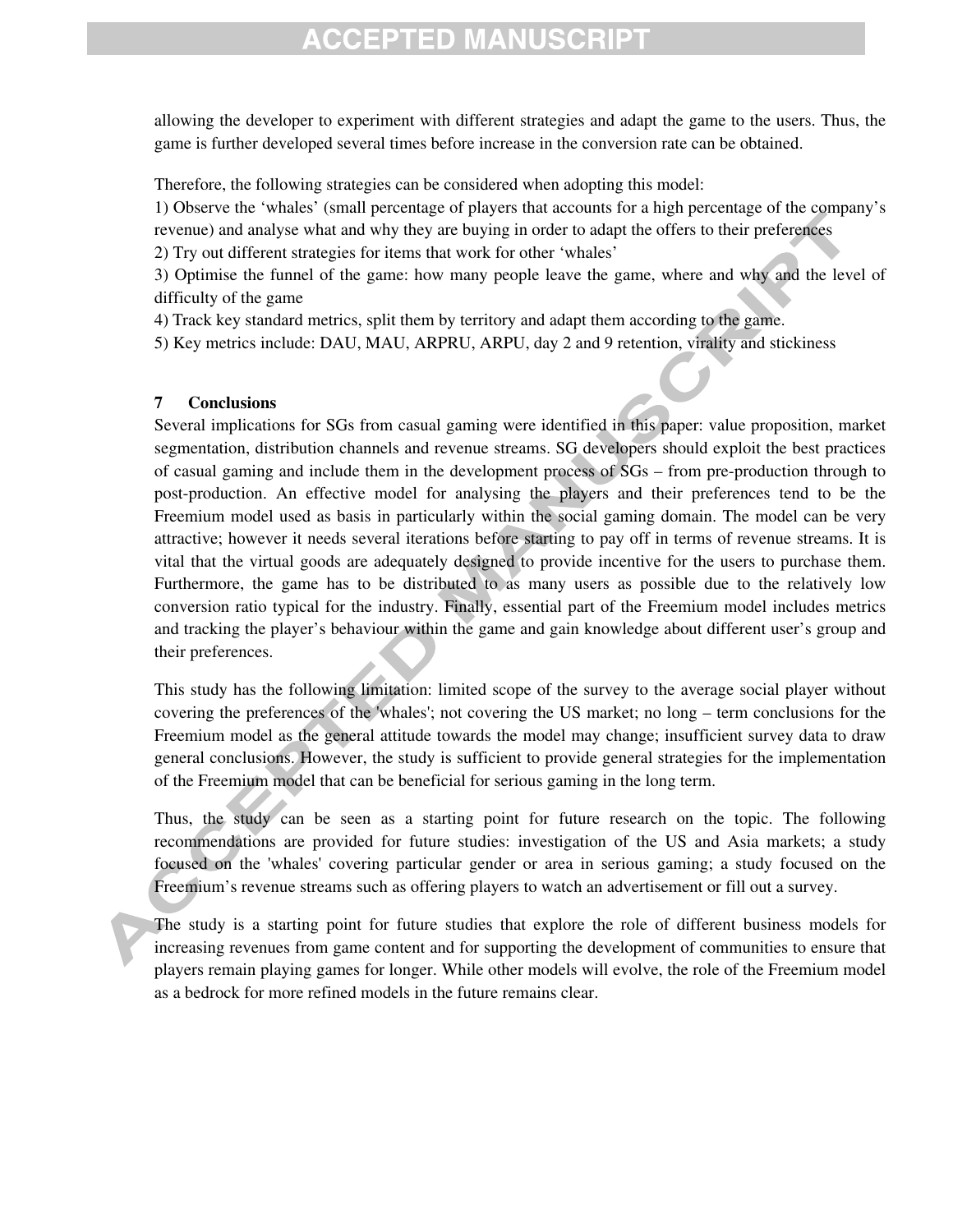#### **8 Acknowledgement**

This work was supported as part of the research activities at Warwick Manufacturing Group, University of Warwick, UK. This work has been co-funded by the EU under the FP7, in the Games and Learning Alliance (GALA) Network of Excellence, Grant Agreement nr. 258169 and the Disruptive Media Learning Lab, UK.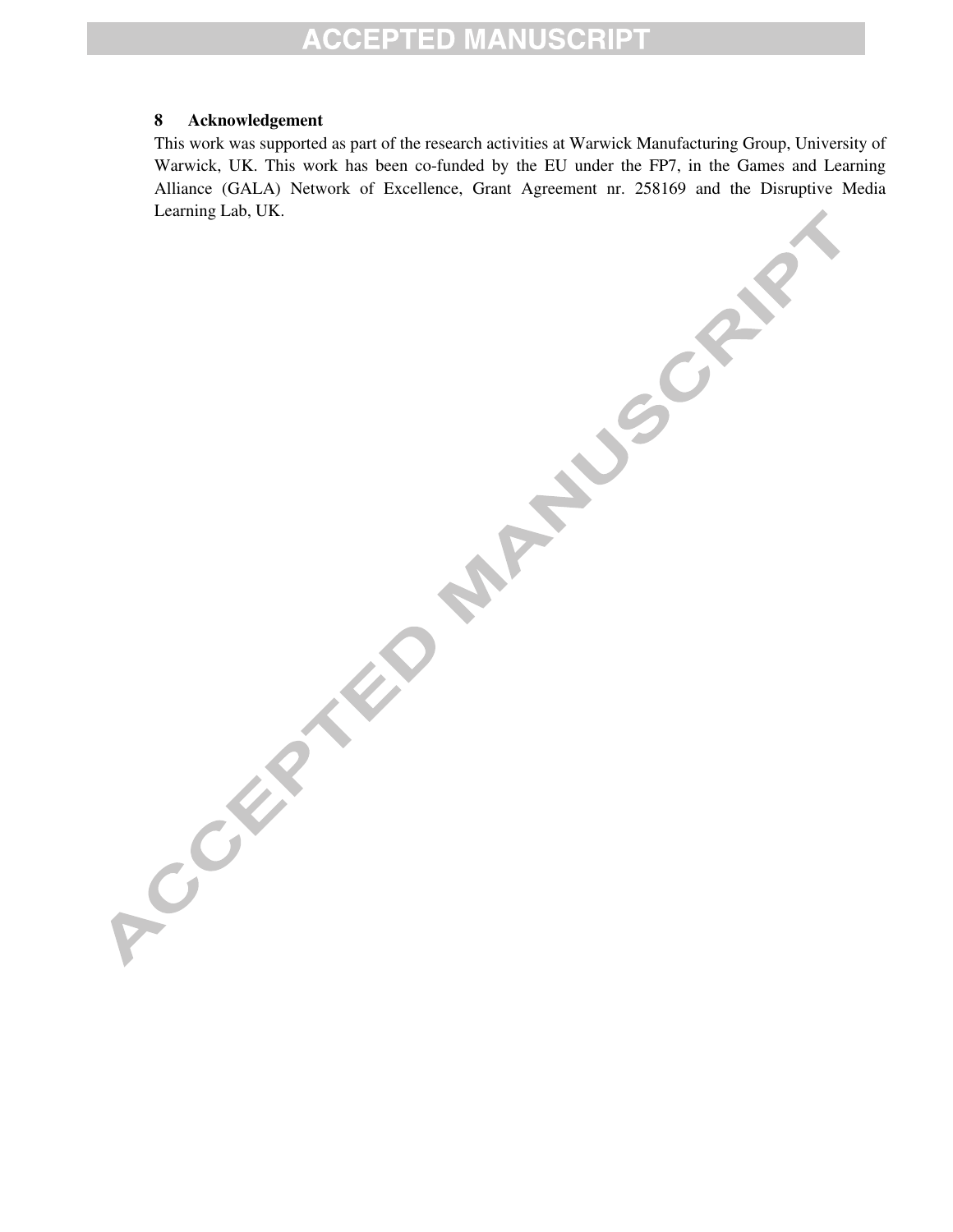#### **9 Bibliography**

- [1] Y. Gao and R. L. Mandryk, "GrabApple: the design of a casual exergame," in *Entertainment Computing–ICEC 2011*, Berlin, 2011.
- [2] J. Kuittinen, A. Kultima, J. Niemelä and J. Paavilainen, "Casual Game Discussion," *Proceedings of the 2007 conference on Future Play,* pp. 105-112, 14-17 November, Toronto, Canada 2007.
- [3] J. Juul, A Casual Revolution, New York: The MIT Press, 2012.
- [4] L. Michaud, "World Video Games Market," *Communications & Strategies,* vol. 83, no. 2011, pp. 137-144,152- 153, 2011.
- [5] A. Osterwalder and Y. Pigneur, "An ontology for e-business models," in *Value Creation from E-Business Models*, W. Currie, Ed., Oxford, Elsevier Butterworth-Heinemann, 2004, pp. 65-98.
- [6] A. Osterwalder and Y. Pigneur, Business Model Generation, Hoboken, NJ: Willey, 2010.
- [7] J. Dobson, "Survey: PopCap Releases Casual Game Findings," 13 September 2006. [Online]. Available: http://www.gamasutra.com/php-bin/news\_index.php?story=10861. [Accessed 01 08 2012].
- [8] Interactive Software Federation of Europe , "Video Gamers in Europe," GameVision, 2010.
- [9] M. Zyda, "From Visual Simulation to Virtual Reality to Games," IEEE Computer Science, 2005.
- [10] M. Mayo, "Bringing Game-Based Learning to Scale: The Business Challenges of Serious games," Available at SSRN: http://dx.doi.org/10.2139/ssrn.1494526, Kansas City, 2010.
- [11] C. Kuang, "IBM's CityOne Is Like Sim City, Except the Solutions Are Real," 2010. [Online]. Available: http://www.fastcompany.com/1636325/ibms-cityone-sim-city-except-solutions-are-real. [Accessed 02 08 2012].
- [12] G. Rebolledo-Mendez, K. Avramides, S. de Freitas and K. Memarzia, "Social impact of a Serious Game on rising public awareness: the case of FloodSim," in *Proceedings of the 2009 ACM SIGGRAPH Symposium on Video Games*, New Orleans, Lousiana, 2009.
- [13] G. Trefry, Casual Game Design, Oxford : Elsevier, ch. 1, 2010.
- [14] R. Gagne, L. Briggs and W. Wager, Principles of Instructional Design, Forth Worth: Harcourt Brace Jovanovich College, 1992.
- [15] J. Alvarez and L. Michaud, "Serious games: Advergaming, edugaming, training and more," IDATE, Montpellier, 2008.
- [16] F. Laamarti, M. Eid and A. Saddik, "An Overview of Serious Games," *International Journal of Computer Games Technology,* vol. 2014, no. Article ID 358152, p. 15 pages, 2014.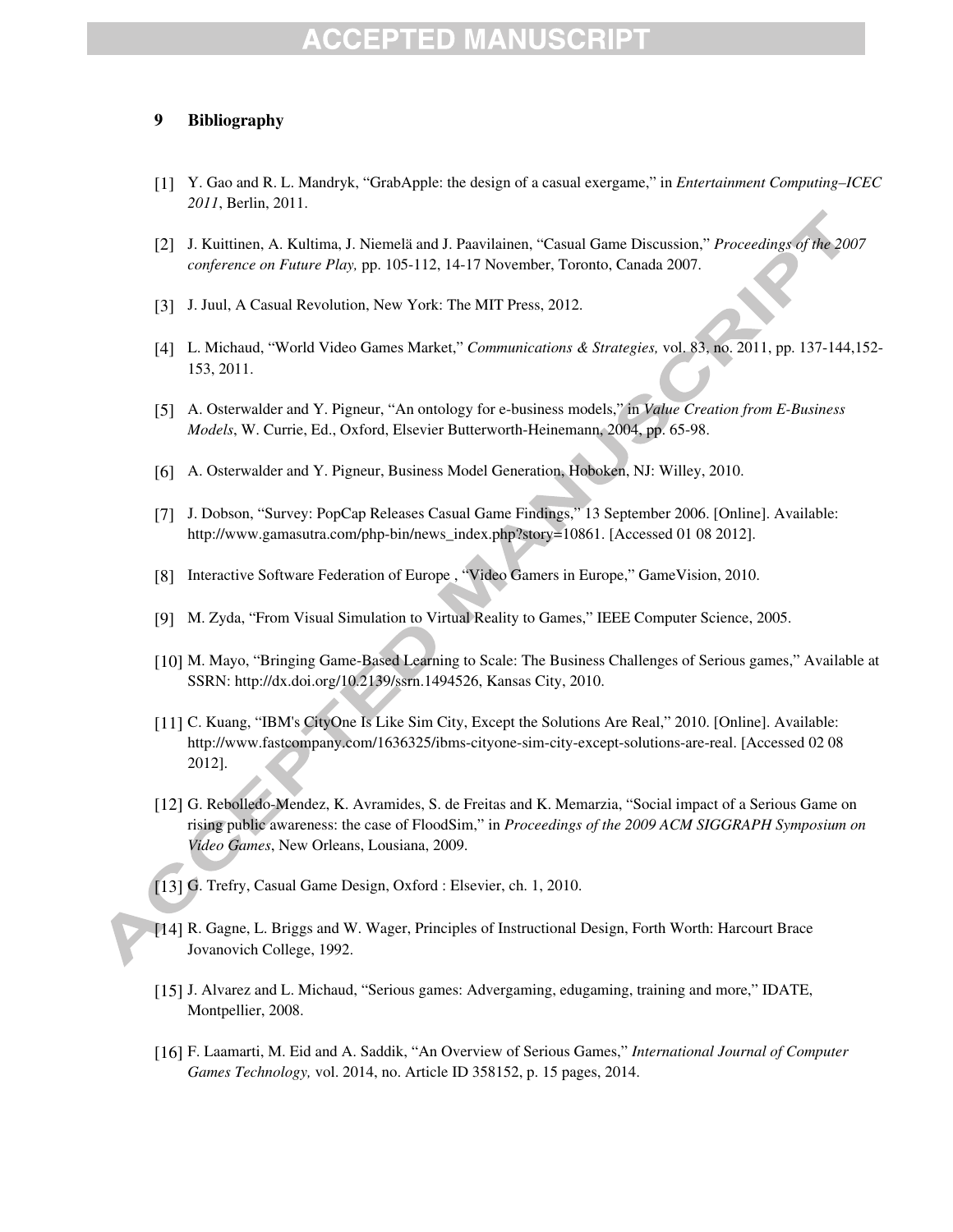- [17] S. Arnab, K. Brown, S. Clarke, I. Dunwell, T. Lim, N. Suttie, S. Louchart, M. Hendrix and S. de Freitas, "The Development Approach of a Pedagogically-Driven Serious Game to support Relationship and Sex Education (RSE)," *Computer & Education,* vol. 69, no. 2013, pp. 15-30, 2013.
- [18] Alexa, "BigFishGames.com," 2012(a). [Online]. Available: http://www.alexa.com/siteinfo/bigfishgames.com. [Accessed 10 8 2012].
- [19] Alexa, "GameHouse.com," 2012(b). [Online]. Available: http://www.alexa.com/siteinfo/gamehouse.com. [Accessed 10 8 2012].
- [20] Alexa, "Funkitron.com," 2012(c). [Online]. Available: http://www.alexa.com/siteinfo/funkitron.com. [Accessed 10 8 2012].
- [21] Alexa, "Zynga.com," 2012(d). [Online]. Available: http://www.alexa.com/siteinfo/zynga.com. [Accessed 10 8 2012].
- [22] D. Robertson and D. Miller, "Learning gains from using games consoles in primary classrooms: a randomized controlled study," *Procedia - Social and Behavioural Sciences,* vol. 1, no. 1, pp. 1641 - 1644, 2009.
- [23] A. Osterwalder, Y. Pigneur and C. Tucci, "Clarifying Business Models: Origins, Present, and the Future of the Concept," *Communication of the Association for Information Systems,* vol. 16, pp. 1-25, 2005.
- [24] L. Michaud, "Casual Gaming: Games for Everyone," *Communications & Strategies,* vol. 73, no. 1, pp. 153- 158, 2009.
- [25] K. Graft, "Zynga: FarmVille Attracts 11 Million PLayers Daily," 27 August 2009. [Online]. Available: http://www.gamasutra.com/view/news/115957/Zynga\_FarmVille\_Attracts\_11\_Million\_Players\_Daily.php. [Accessed 12 07 2012].
- [26] B. Fonseca, L. Morgado, H. Paredes, P. Martins and R. Goncalves, "PLAYER-a European Project and a Game to Foster Entrepreneurship Education for Young People," *Journal of Universal Computer Science,* vol. 18, no. 1, pp. 86-105, 2012.
- [27] International Game Developers Association, "2008-2009 Casual Games White Paper," IGDA, New Jersey, 2008.
- [28] I. Küster, E. Pardo and T. Suemanotham, "Product Placement in video games as a," University of Valencia, (Working Paper no. 2010-04), Valencia, Spain, 2010.
- [29] Sony, "LittleBigPlanet 2," 2012. [Online]. Available: http://www.littlebigplanet.com/. [Accessed 03 08 2012].
- [30] Scratch, "Scratch: Home Page," Scratch, [Online]. Available: https://scratch.mit.edu/. [Accessed 11 05 2015].
- [31] K. Corti, "Games-based Learning: a serious business application," PIXELearning, 2006.
- [32] J. Bohannon, "Smarts for Serious Games," *Science magazine, vol. 330,* p. 31, 1 October 2010.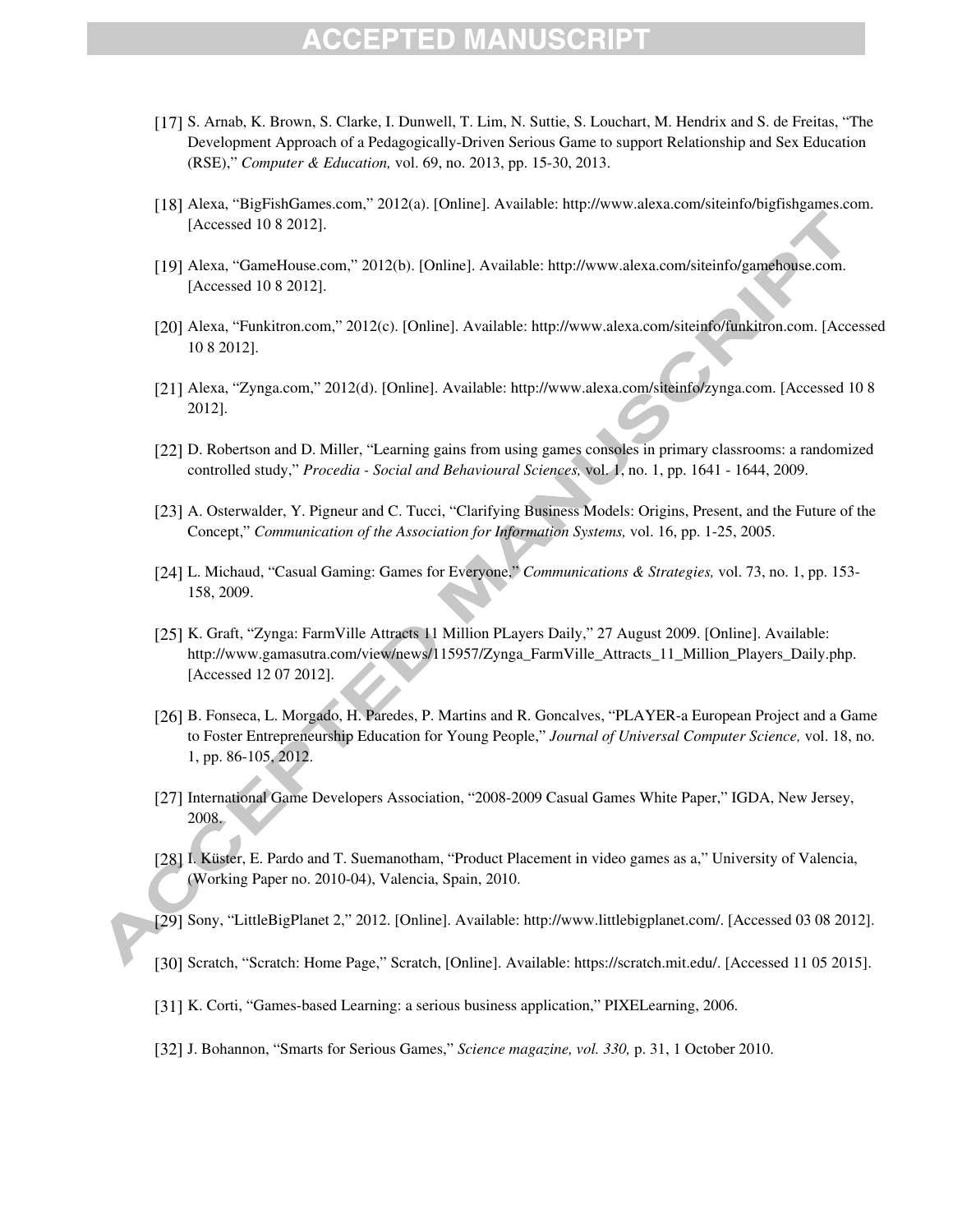### CEPTED MANU

- [33] H. Tyni, O. Sotamaa and S. Toivonen, "Howdy Pardner!: On free-to-play, sociability and rhythm design in FrontierVille," Tampere, Finnland, 2011.
- [34] M. Gazecki, "The Game Life-Cycle and Game Analytics: What metrics matter when?," HoneyTracks, Hamburg, 2012.
- [35] J. Hamari and V. Lehdonvirta, "Game design as marketing: How game mechanics create," *Int. Journal of Business Science and Applied Management,* vol. 5, no. 1, pp. 14-29, 2010.
- [36] M. Saunders, P. Lewis and A. Thornhill, Research Methods for Business Students, Harlow: Financial Times/Prentice Hall, 2007.
- [37] D. Gray, Doing Research in the Real World, London: SAGE, 2009.
- [38] C. Gray and P. Kinnear, IBM SPSS 19: Made Simple, New York: Psychology Press, 2012.
- [39] J. Pallant, SPSS Survival Manual, New York: McGraw-Hill, 2010.
- [40] R. Szafran, Answering Questions with Statistics, Thousand Oaks: SAGE, 2012.
- [41] J. Cohen, "Statistical power analysis for the behavioural science," in *Statistical power analysis for the behavioural science*, London, Hillsdale, NJ, 1988, pp. 79-81.
- [42] J. Healey, Statistics: A Tool for Social Research, Belmont: Wadsworth Cengage Learning, 2009.
- [43] D. Gibson, N. Ostashewski, K. Flintoff, S. Grant and E. Knight, "Digital badges in education," *Education and Information Technologies,* pp. 1-8, 2013.
- [44] M. Romero and M. Usart, "Serious games integration in an entrepreneurship massive online open course (MOOC)," in *Serious Games Development and Applications (pp. 212-225). Springer Berlin Heidelberg.*, 2013.
- [45] O. Gené, M. Borràs and A. Fidalgo Martinez, "Gamification in MOOC: challenges, opportunities and proposals for advancing MOOC model," in *ACM*, 2014.
- [46] C. Dellarocas and M. van Alstyne, "Money modales for MOOCs," *Communications of the ACM,* vol. 56, no. 8, pp. 25-28, 2013.
- [47] A. Kultima and J. Stenros, "Designing Games for Everyone: The Expanded Game Experience Model," *ACM Future Play,* pp. 66-73, 6-7 May, Vancouver, Canada 2010.
- [48] J. Gudmunsen, "Movement aims to get serious about games," 2006. [Online]. Available: http://www.usatoday.com/tech/gaming/2006-05-19-serious-games\_x.htm. [Accessed 03 08 2012].
- [49] B. Park and K. Lee, "Exploring the value of purchasing online game items," *Computer in Human Behaviour,*  vol. 27, no. 2011, pp. 2178-2185, 2011.
- [50] T. Susi, M. Johannesson and P. Backlund, "Serious Games: An Overview," School of Humanities and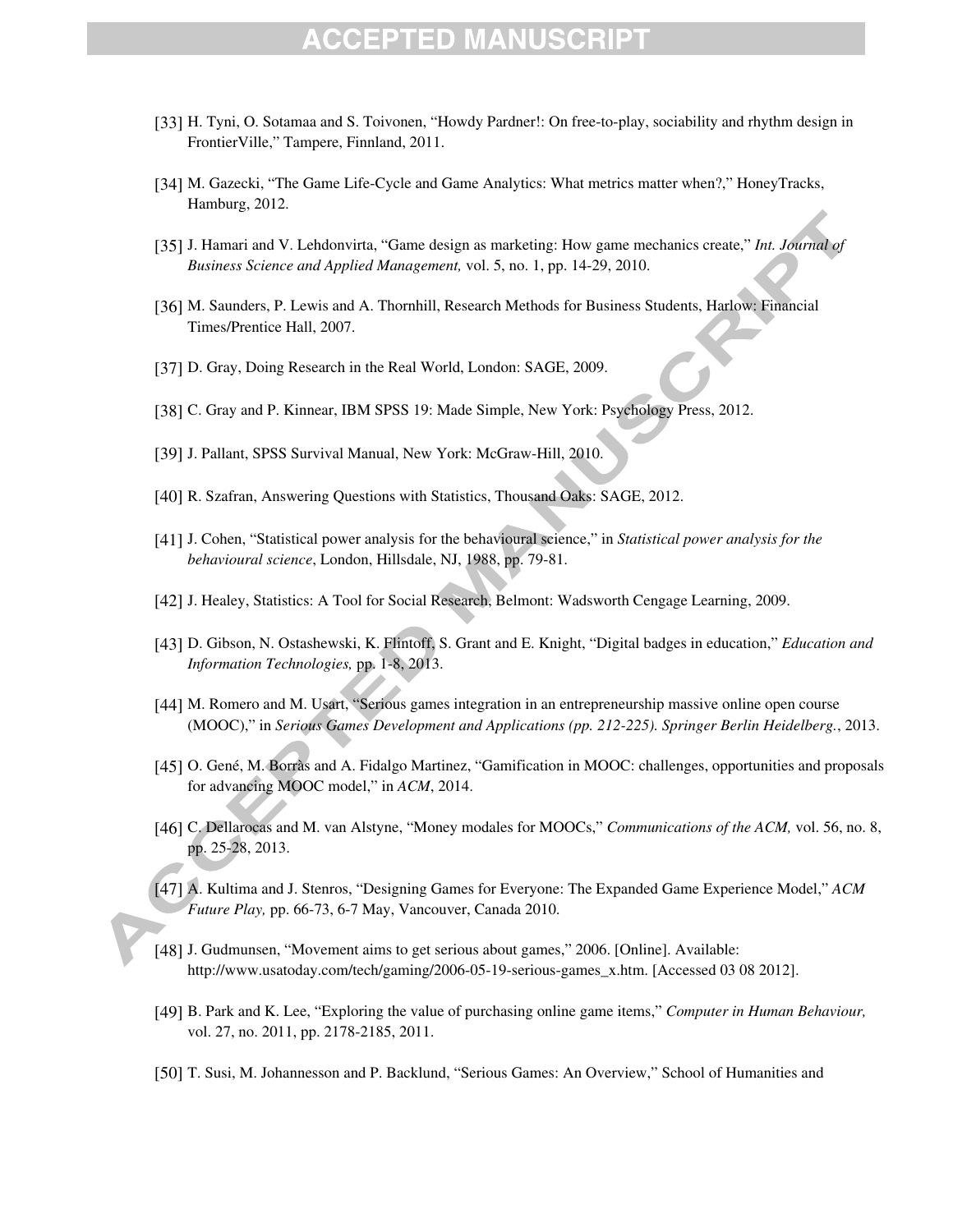Informatics, Sweden, 2007.

- [51] W. Peng, M. Lee and C. Heeter, "The Effects of a Serious Game on Role-Talking and Willingness to Help," *Journal of Communication,* vol. 60, no. 4, pp. 723-742, 2010.
- [52] S. Egenfeldt-Nielsen, "Third Generation Educational Use of Computer Games," *Jl. of Educational Multimedia and Hypermedia,* vol. 16, no. 3, pp. 263-281, 2007.
- [53] E. Klopfer, S. Osterweil and K. Salen, "Moving Learning games forward," The Education Arcade, Cambridge, 2009.
- [54] Roland Berger, "Casual games are for everyone and everywhere," Roland Berger Strategy Consultant, Hamburg, 2012.
- [55] T. Baranowski, "Business Models for Successfully Maintaining Games for Health," vol. 2, no. 2, 2013.
- [56] Digital Capital Advisors, "Gaming Sector: Trends and Predictions," Digital Capital Advisors, New York, 2012.
- [57] Newzoo, "Online Casual & Social Games Trend Report," Newzoo, Amsterdam, 2012.

ACCEPTED M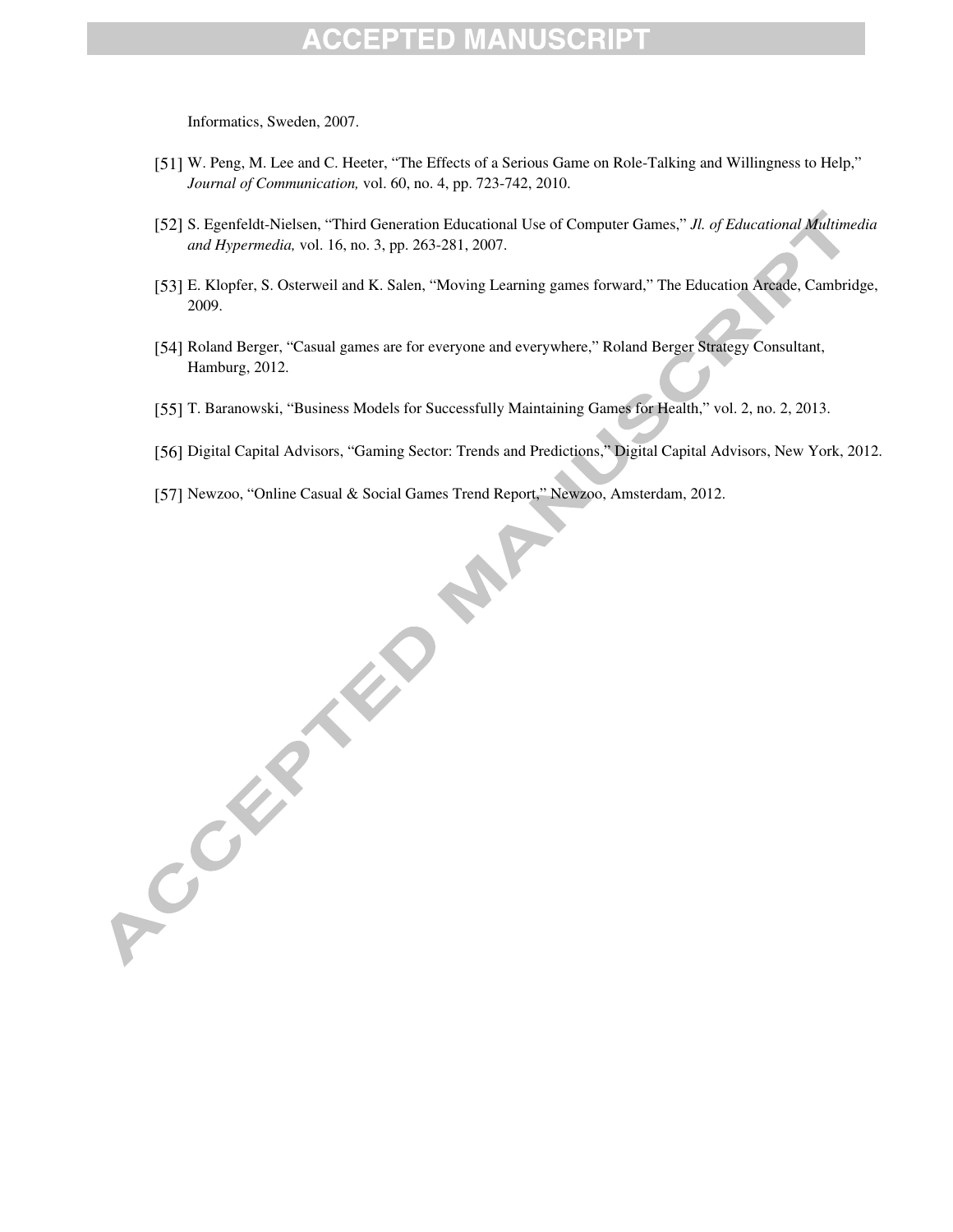#### **Appendix A: Survey Questions**

1. Age?

| under 18                |  |
|-------------------------|--|
| $18-24$                 |  |
|                         |  |
| $25-34$<br>35-54<br>55+ |  |
|                         |  |
|                         |  |
| Gender?<br>2.           |  |

Male Female

- 3. Where are you from?
- 4. Do you play social casual games (games that are usually played on social networks, such as FamVille)?

Yes, a couple of times every day Occasionally, several times a week Once a week I do not play social casual games

5. What are your main reasons for not playing online games?

I think they are boring I don't have time I don't see any benefits from playing online games Other (Please specify)

6. What are your main reasons for playing online games?

For fun When I am bored/ to pass time It's exciting To play/ socialise with other players Other (Please specify)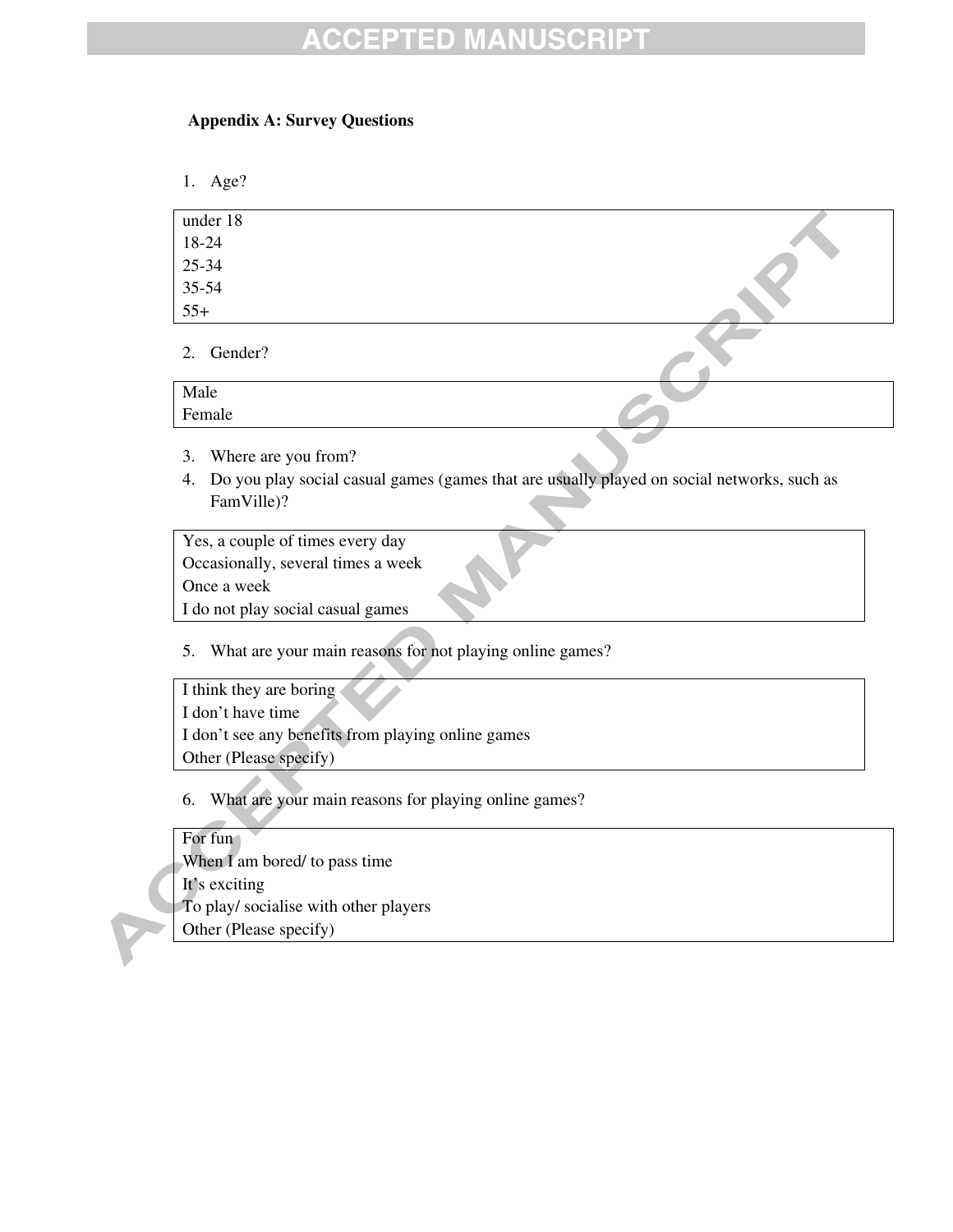7. How important do you consider the following factors? *Please select one answer for each topic!* 

|                              | Extremely important | Important | Not important |
|------------------------------|---------------------|-----------|---------------|
| Graphics                     |                     |           |               |
| Character's design           |                     |           |               |
| Fun factor                   |                     |           |               |
| Free virtual goods           |                     |           |               |
| Ability to interact with     |                     |           |               |
| other players                |                     |           |               |
| Ability to share information |                     |           |               |
| regarding game's rewards     |                     |           |               |
| with other players           |                     |           |               |

8. Which of the following social networks/portals have you used to play games? *Please choose more than one if applicable!* 

| Facebook               |
|------------------------|
| Google+                |
| zynga.com              |
| Yahoo                  |
| MySpace                |
| Bebo                   |
| Hi5                    |
| Friendster             |
| Tagged                 |
| Other (Please specify) |
|                        |

9. Do you buy virtual goods?

| Yes            |  |  |  |
|----------------|--|--|--|
| Occasionally   |  |  |  |
| N <sub>o</sub> |  |  |  |
|                |  |  |  |
|                |  |  |  |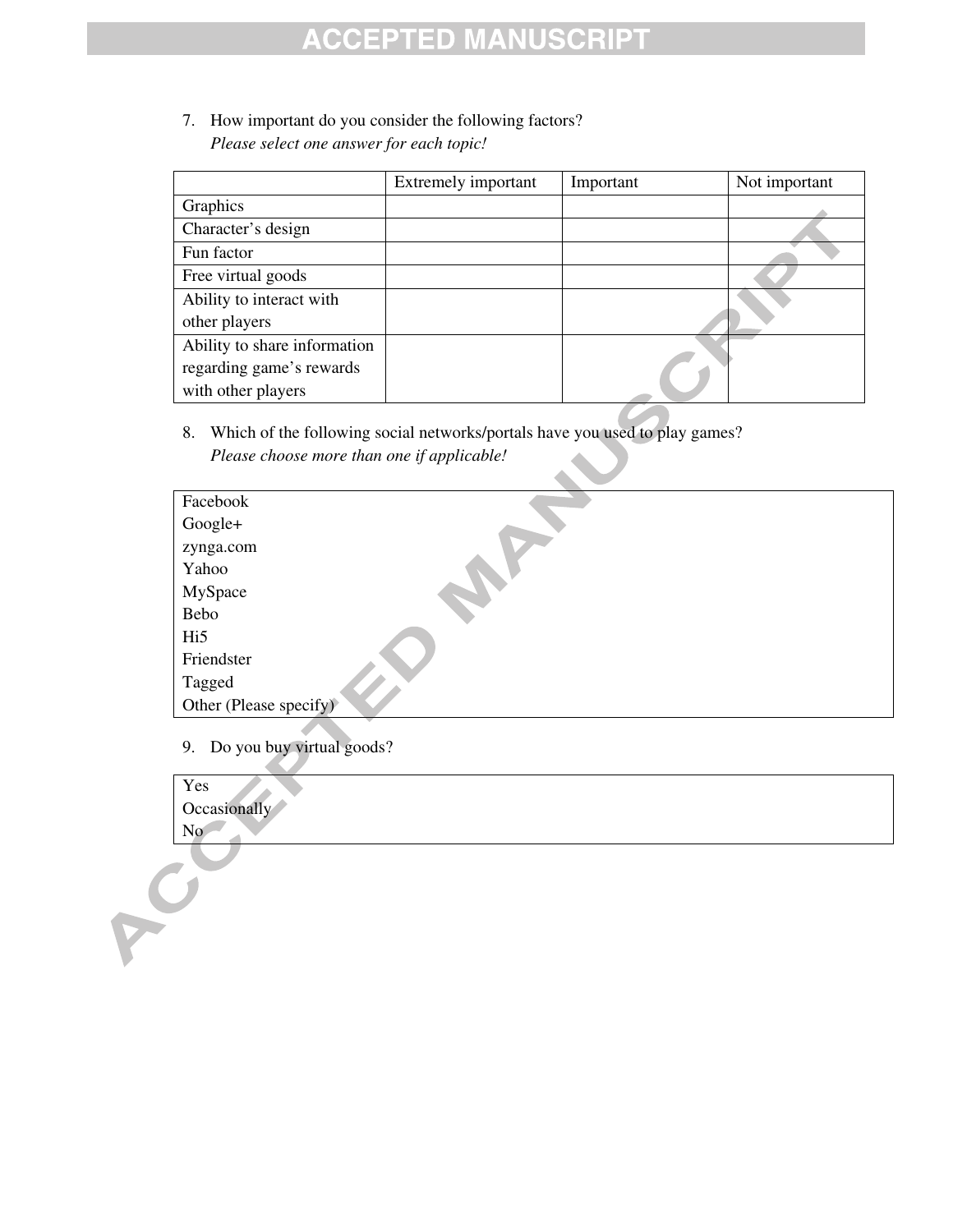10. Would you do one of the following to earn lives, energy, or virtual money? *Please select one answer for each topic!* 

|                         | Yes | Probably | Maybe,       | Maybe, depending    | Probably | No |
|-------------------------|-----|----------|--------------|---------------------|----------|----|
|                         |     | yes      | depending on | on my interest into | no       |    |
|                         |     |          | the offer    | the game            |          |    |
| Watch an ad             |     |          |              |                     |          |    |
| Install apps            |     |          |              |                     |          |    |
| Play another game       |     |          |              |                     |          |    |
| Fill out survey form    |     |          |              |                     |          |    |
| Buy products from other |     |          |              |                     |          |    |
| Companies (Body Shop,   |     |          |              |                     |          |    |
| Adidas, Puma, etc.)     |     |          |              |                     |          |    |
| Book a flight/hotel     |     |          |              |                     |          |    |
| Reservation             |     |          |              |                     |          |    |
| Subscribe for a service |     |          |              |                     |          |    |
| (e.g. for magazine      |     |          |              |                     |          |    |
| Or audio book)          |     |          |              |                     |          |    |
| Purchase health and     |     |          |              |                     |          |    |
| Beauty products         |     |          |              |                     |          |    |

11. Considering a game that you are interested in, what is an acceptable price for you for virtual money?

| I would not purchase virtual money |
|------------------------------------|
| Less than \$5                      |
| $$5-$10$                           |
| $$10-$25$                          |
| More than \$25                     |

12. How often do you do one of the following? *Please select one answer for each topic!* 

**Contract Contract Contract** 

|                            | Every time | Usually | Sometimes | Rarely | Never |
|----------------------------|------------|---------|-----------|--------|-------|
| Share information about    |            |         |           |        |       |
| game rewards or            |            |         |           |        |       |
| achievements               |            |         |           |        |       |
| Ask friends to send you    |            |         |           |        |       |
| virtual goods              |            |         |           |        |       |
| Ask friends for help (e.g. |            |         |           |        |       |
| to unlock levels)          |            |         |           |        |       |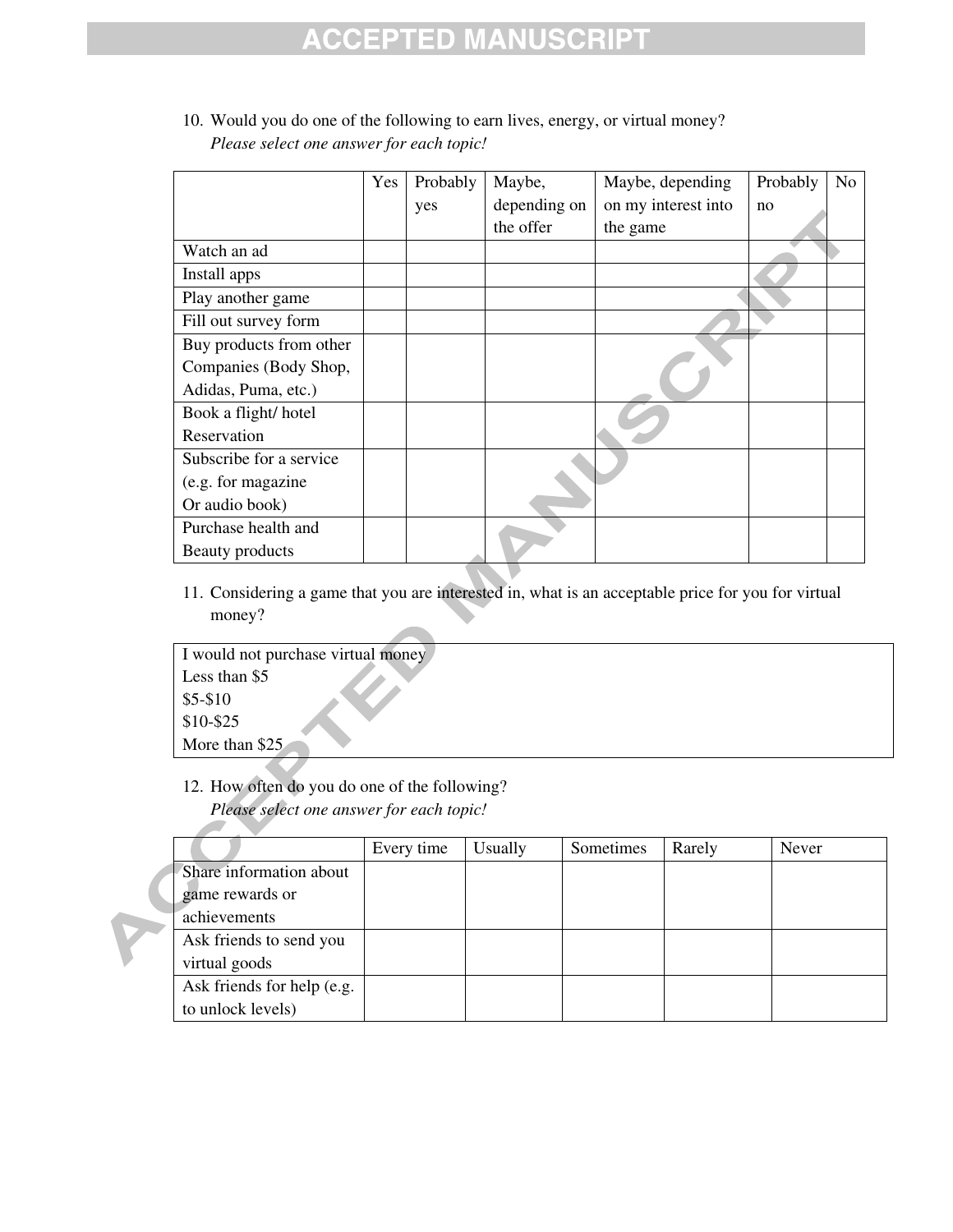### **Appendix B: Interviews Questions**

| 1. How do you develop your value proposition?                                                                                                  |
|------------------------------------------------------------------------------------------------------------------------------------------------|
|                                                                                                                                                |
| 2. Do you consider drivers such as graphics, storyline, character's design, usability or<br>association with other brands as important?        |
|                                                                                                                                                |
| 3. The players have many alternatives. So, you have to compete against TV, music and other<br>sector. How can you compete in such environment? |
|                                                                                                                                                |
| 4. Please specify your main targeted audience in terms of user's demographics and<br>geographical location?                                    |
|                                                                                                                                                |
| 5. Do specialise in designing games for a specific platform or are you aiming for platform<br>differentiation? Which platform(s)?              |
|                                                                                                                                                |
| 6. What are your main distribution channels?                                                                                                   |
|                                                                                                                                                |
|                                                                                                                                                |
| 7. The try before you buy model is measured with the metric conversion. What is an adequate<br>value of this metric for the industry?          |
|                                                                                                                                                |
|                                                                                                                                                |
|                                                                                                                                                |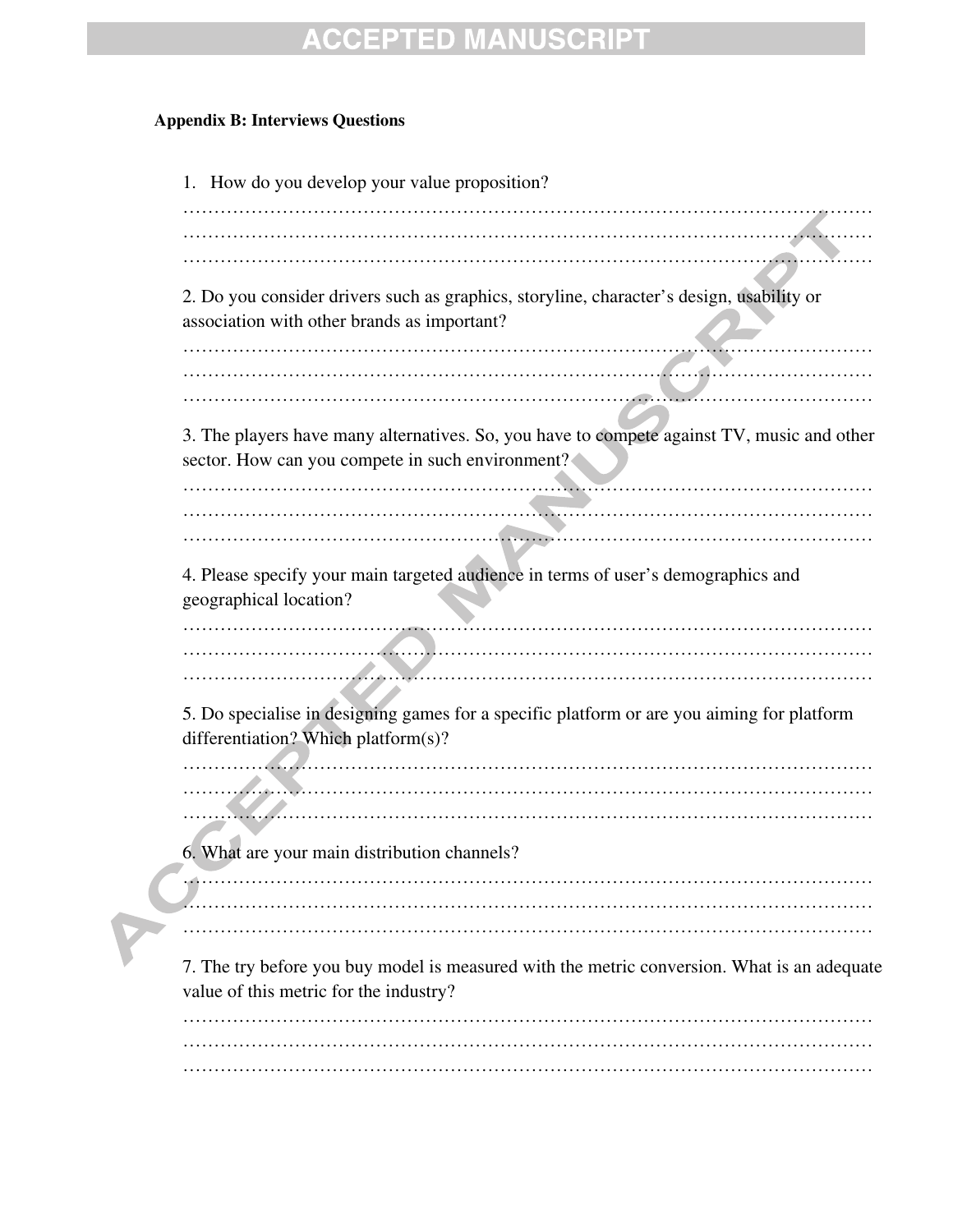| 8. What does this metric depends on and can it be improved?            |  |  |  |  |
|------------------------------------------------------------------------|--|--|--|--|
|                                                                        |  |  |  |  |
|                                                                        |  |  |  |  |
| 9. How does the freemium model works for your designed game?           |  |  |  |  |
|                                                                        |  |  |  |  |
|                                                                        |  |  |  |  |
| 10. What kind of metrics do you use to track the players' performance? |  |  |  |  |
|                                                                        |  |  |  |  |
|                                                                        |  |  |  |  |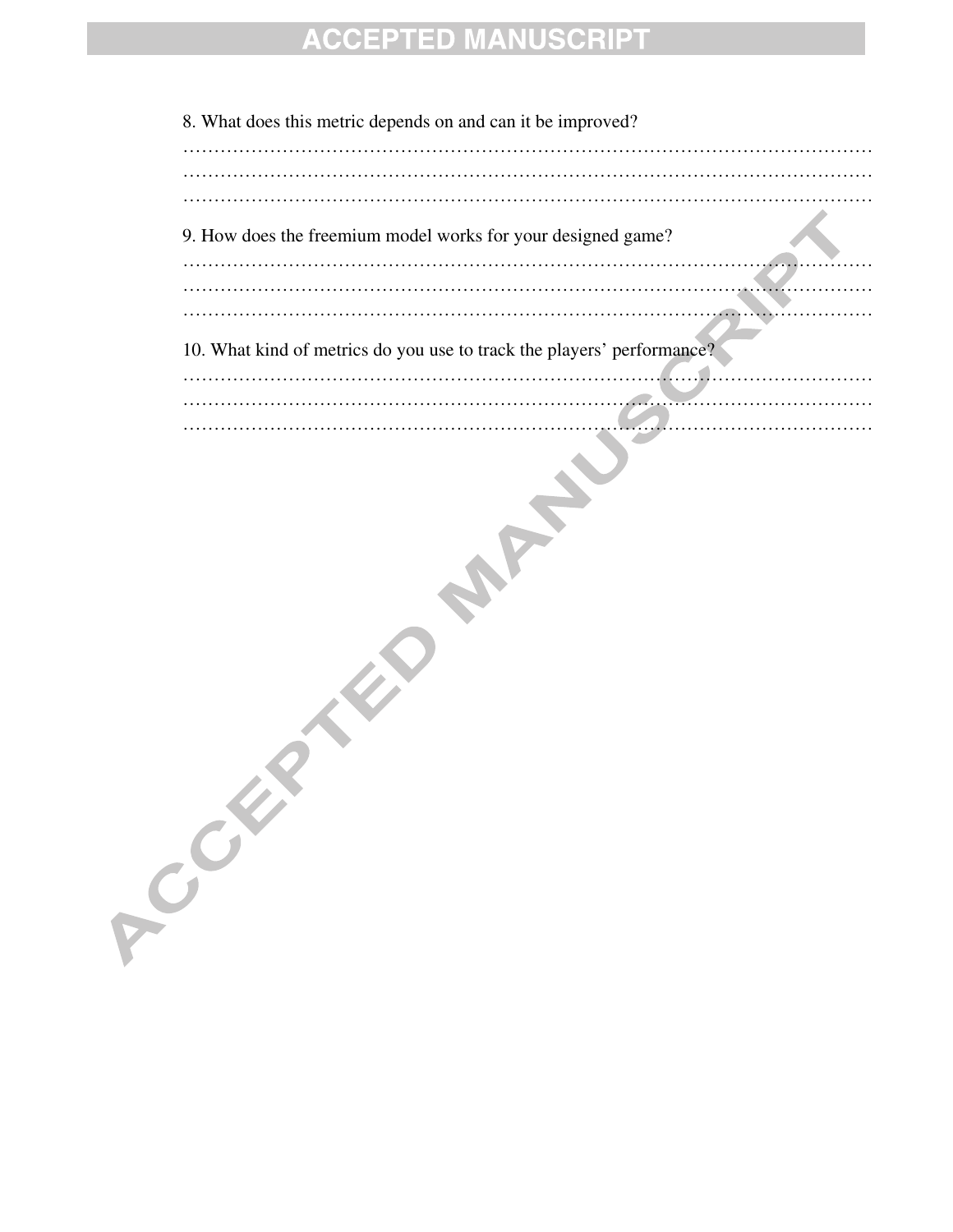| Construct    | Company A                  | Company B               | Company C               |  |
|--------------|----------------------------|-------------------------|-------------------------|--|
| Value        | Game experience,           | High-fidelity graphics, | Unique experience,      |  |
| proposition  | Visual appearance          | Brand association       | Brand association       |  |
| Targeted     | Western Europe, Russian    | UK, Germany, France,    | Global audience with    |  |
| regions      | speaking territories, US,  | Italy, Spain: developed | interests on sports and |  |
|              | Latin America              | markets                 | music                   |  |
| Main target  | Females above 30;          | Males at the age        | <b>Males</b> 18-34      |  |
| audience     | users at age 15-40,        | 18-35                   |                         |  |
|              | depending on the           |                         |                         |  |
|              | region                     |                         |                         |  |
| Available    | PC, iPhone/iPad,           | iPhones and iPads       | Web browser, iPhones    |  |
| platforms    | Nintendo DS and            |                         |                         |  |
|              | Wii, Androids              |                         |                         |  |
| Distribution | Own channels for           | iTunes, publisher is    | Facebook, MSN, and      |  |
| channels     | the different              | <b>NaturalMotions</b>   | own Portal              |  |
|              | regions, Big Fish          |                         |                         |  |
|              | Games, Zylom, and          |                         |                         |  |
|              | many other portals         |                         |                         |  |
| Metrics for  | MAU, DAU, ARPU,            | Funnel of the game,     | ARPU, ARPRU,            |  |
| freemium     | ARPRU, virality,           | optimisation of the     | retention, optimisation |  |
| model        | stickiness, quest specific | game and level of       | of the ad spending and  |  |
|              | metrics                    | difficulty              | the profile of "whales" |  |
| COR          |                            |                         |                         |  |
|              |                            |                         |                         |  |

#### **Appendix C: Description of companies**